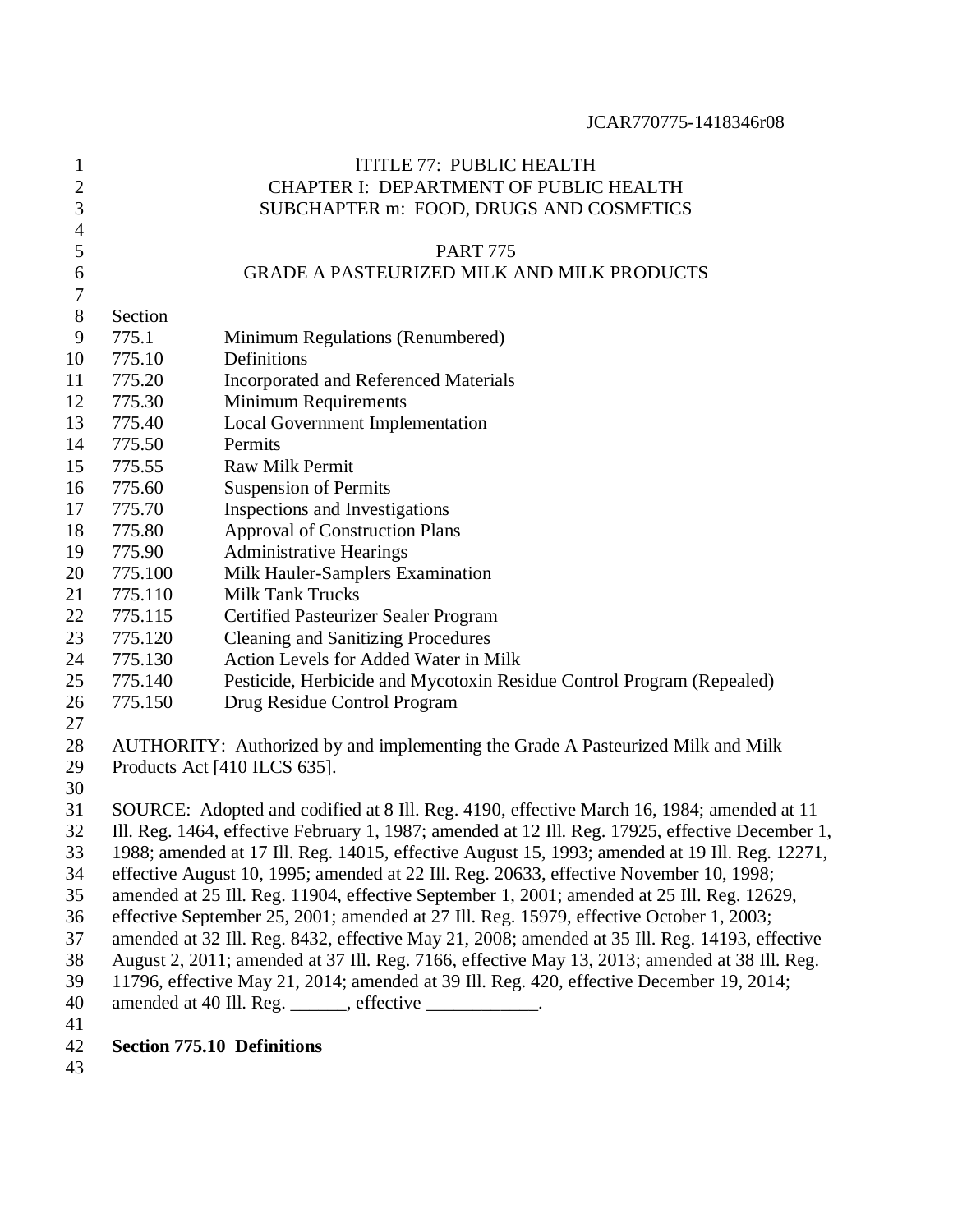| 44<br>45 | In addition to the definitions contained in Section 1 of the Grade A Pasteurized Milk Ordinance<br>(PMO), the following definitions shall apply: |
|----------|--------------------------------------------------------------------------------------------------------------------------------------------------|
| 46       |                                                                                                                                                  |
| 47       | "Act" means the Grade A Pasteurized Milk and Milk Products Act [410 ILCS                                                                         |
| 48       | 635].                                                                                                                                            |
| 49       |                                                                                                                                                  |
| 50       | "Applicant" means a person who formally applies to be a certified pasteurizer                                                                    |
| 51       | sealer or bulk milk hauler/sampler.                                                                                                              |
| 52       |                                                                                                                                                  |
| 53       | "Certified pasteurizer sealer" means a person who has satisfactorily completed a                                                                 |
| 54       | course of instruction and has demonstrated the ability to satisfactorily conduct all                                                             |
| 55       | pasteurization control tests, as required by this Part. (Section $3(b)(17)$ of the Act                                                           |
| 56       | and Section 2.39 of the Illinois Food, Drug and Cosmetic Act)                                                                                    |
| 57       |                                                                                                                                                  |
| 58       | "Change of ownership" means a transaction in which a new or different owner                                                                      |
| 59       | takes possession of a specified entity.                                                                                                          |
| 60       |                                                                                                                                                  |
| 61       | "Change of tenant" means a transaction in which a new or different tenant rents or                                                               |
| 62       | leases a specified entity such as a dairy farm.                                                                                                  |
| 63       |                                                                                                                                                  |
| 64       | "Clarification" means an operational procedure that removes sediment from milk.                                                                  |
| 65       |                                                                                                                                                  |
| 66       | "Consumer" means a person or group of people, such as a household or those                                                                       |
| 67       | under a distribution agreement, that purchase raw milk from the dairy farm for                                                                   |
| 68       | consumption.                                                                                                                                     |
| 69       |                                                                                                                                                  |
| 70       | "Cultured dairy products" means milk and milk products that have been soured                                                                     |
| 71       | after pasteurization using harmless lactic-acid-producing bacteria, food grade                                                                   |
| 72       | phosphoric acid, lactic acid, citric acid or hydrochloric acid, with or without                                                                  |
| 73       | rennet and/or other safe, suitable milk-clotting enzymes.                                                                                        |
| 74       |                                                                                                                                                  |
| 75       | "Dairy farm" means any place or premises where one or more lactating animals                                                                     |
| 76       | (cows, goats, sheep, water buffalo, or other hoofed mammal) are kept for milking                                                                 |
| 77       | purposes, and from which a part or all of the milk or milk product is provided,                                                                  |
| 78       | sold or offered for sale to a consumer, milk plant, receiving station or transfer                                                                |
| 79       | station.                                                                                                                                         |
| 80       |                                                                                                                                                  |
| 81       | "Department" means the Illinois Department of Public Health. (Section $3(b)(7)$                                                                  |
| 82       | of the Act)                                                                                                                                      |
| 83       |                                                                                                                                                  |
| 84       | "Director" means the Director of the Illinois Department of Public Health.                                                                       |
| 85       | (Section $3(b)(8)$ of the Act)                                                                                                                   |
| 86       |                                                                                                                                                  |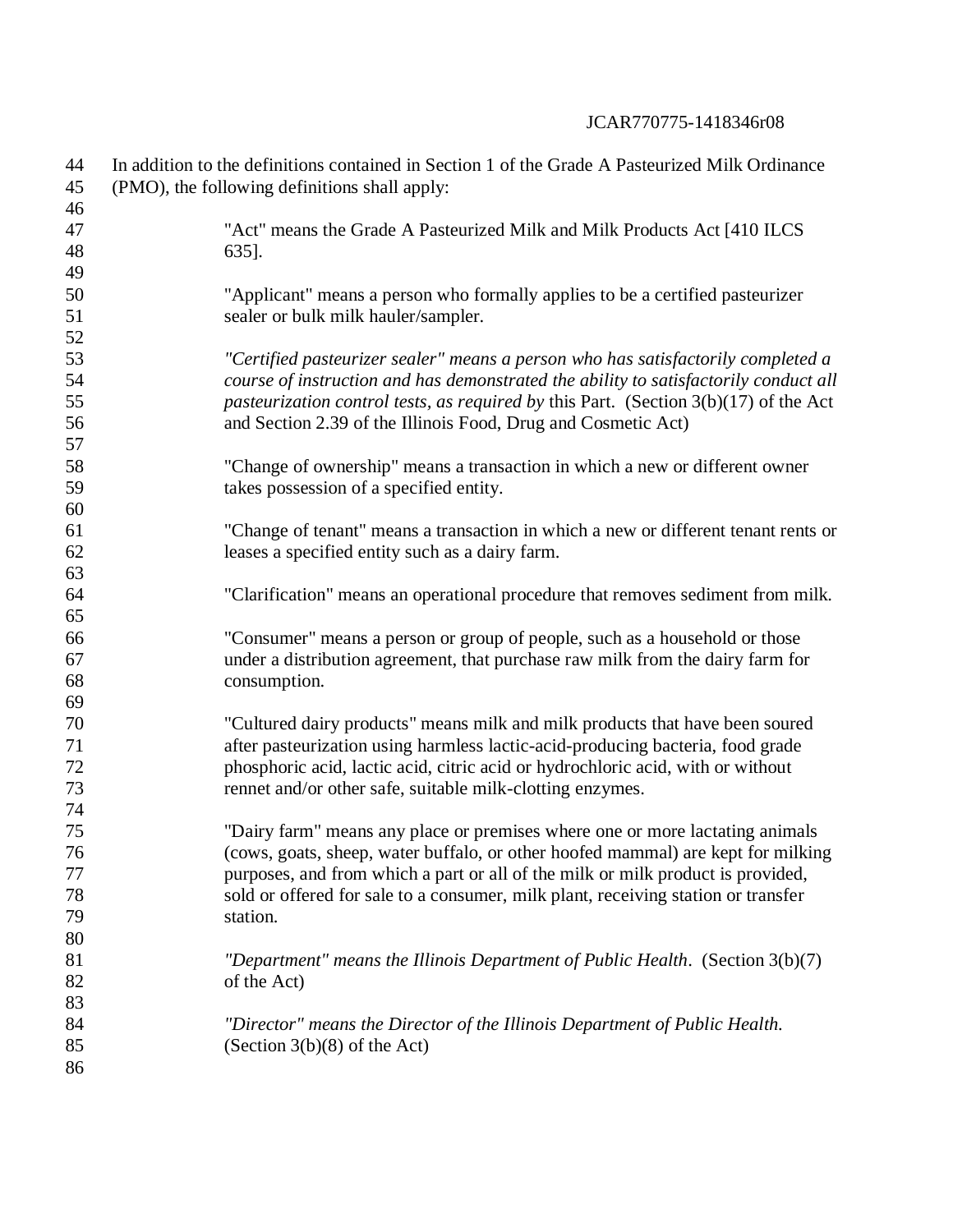"Distribution agreement" means a herd share or community supported agriculture (CSA) program in which consumers purchase a membership from the dairy farm that entitles them to share the dairy farm's raw milk production, or a buying club in which consumers order raw milk directly from the farm for pick-up by the consumer on the premises of the dairy farm. "Distribution point" means a physical location on a the premises of a dairy farm producing raw milk where the raw milk is collected from the various herd sites and distributed to the consumer. "Downstream" means located after the automatic milk flow safety device in a high temperature short time (HTST) flow-diversion device. *"Embargo or hold for investigation" means a detention or seizure designed to deny the use of milk or milk products which may be unwholesome or to prohibit the use of equipment which may result in contaminated or unwholesome milk or dairy products.* (Section 3(b)(9) of the Act) *"Enforcing agency" means the Illinois Department of Public Health or a unit of local government electing to administer and enforce* the *Act as provided for in* the *Act.* (Section 3(b)(12) of the Act) "Field representative" means a person qualified and trained in the sanitary methods of production and handling of milk as set forth in this Part, and generally employed by a processing or manufacturing plant for the purpose of doing quality control work. *"Grade A" means that milk and milk products are produced and processed in accordance with the current Grade A Pasteurized Milk Ordinance as adopted by the National Conference on Interstate Milk Shipments and the United States Public Health Service – Food and Drug Administration. The term Grade A is applicable to "dairy farm", "milk hauler-sampler", "milk plant", "milk product", "receiving station"*, *"transfer station","bulk milk pickup tank", and "certified pasteurizer sealer" whenever used in* the Act. (Section 3(a) of the Act) "Herd share" means a consumer-signed agreement with the owner of the dairy farm that offers partial ownership of one or more animals, stipulates the expected quantity of raw milk to be received, and requires ongoing payment by the consumer to the farmer for boarding the animal, animals or herd and the service 126 of milking for the consumer. "High temperature short time flow-diversion device" or "HTST flow-diversion device" means an automatic milk-flow safety device that controls the flow of milk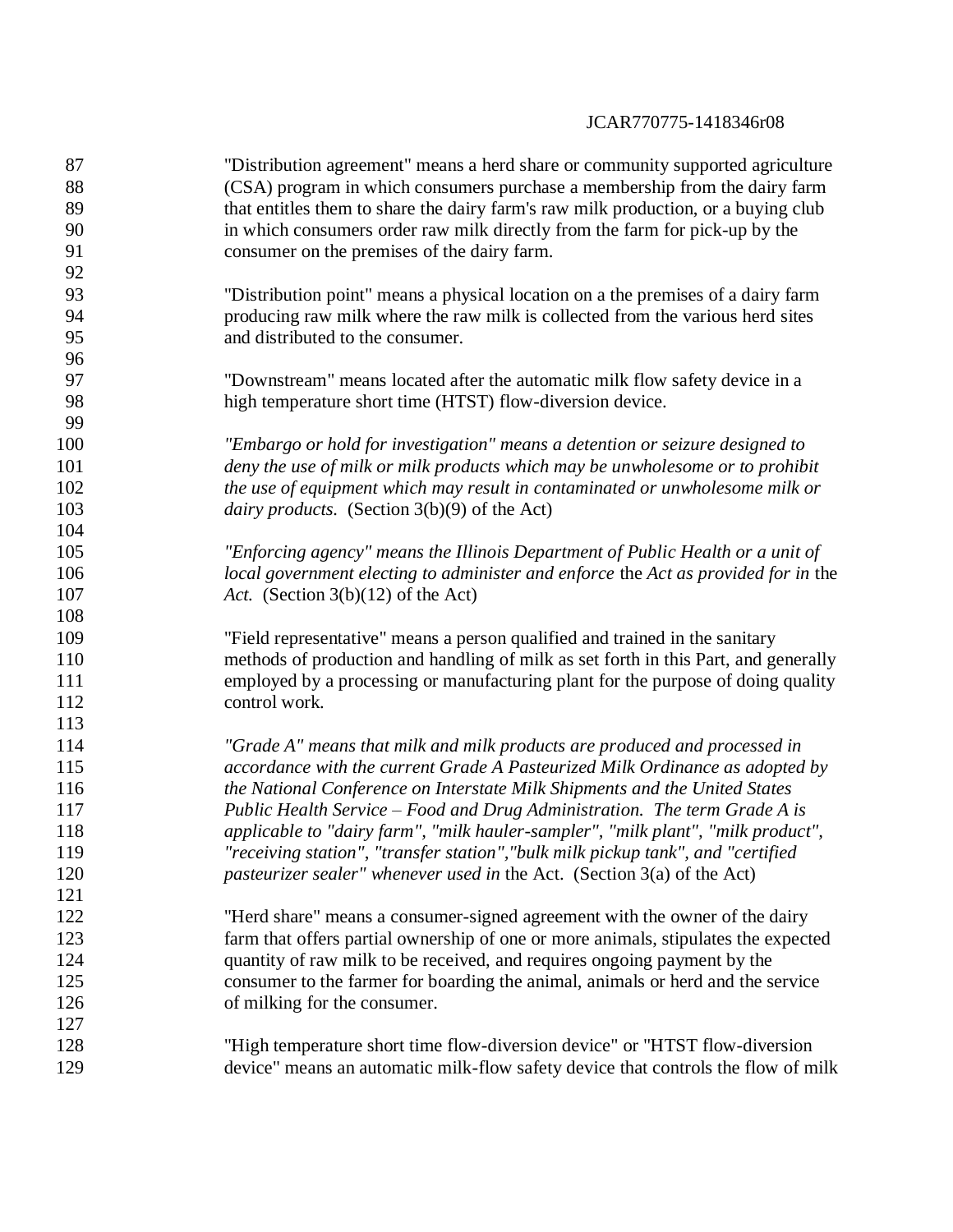in relation to the temperature of the milk or heating medium and/or pressure, 131 vacuum, or other auxiliary equipment. *"Imminent hazard to the public health" means any hazard to the public health when the evidence is sufficient to show that a product or practice, posing or contributing to a significant threat of danger to health, creates or may create a public health situation that should be corrected immediately to prevent injury and that should not be permitted to continue while a hearing or other formal proceeding is being held.* (Section 3(b)(10) of the Act) *"Milk" means the milk of cows or goats and includes skim milk and cream.* 141 (Section  $3(b)(2)$  of the Act) "Milkfat and Nonfat Solid Content Standards" means the standards set forth in 21 CFR 131.110. (See Section 775.20.) *"Milk plant" means any place, premise, or establishment where milk or milk products are collected, handled, processed, stored, pasteurized*, ultra-pasteurized, *aseptically processed* and packaged, condensed, dried, *or prepared for distribution*. (Section 3(b)(3) of the Act) "Pasteurization" or "pasteurized" or similar terms mean the process of heating every particle of milk or milk products, in properly designed and operated equipment, to one of the temperatures given in the charts in the Pasteurized Milk 154 Ordinance (PMO) (see Section 775.20(a)(1)(A)) and held continuously at or above that temperature for at least the corresponding specified time. *"Permit" means a document awarded to a person for compliance with the provisions of and under conditions set forth in* the *Act* and this Part. (Section 3(b)(13) of the Act) *"Person" means any individual, group of individuals, association, trust, partnership, corporation, person doing business under an assumed name, the State of Illinois, or any political subdivision or Department thereof, or any other entity*. (Section 3(b)(11) of the Act) "Quality assurance program" means the Milk and Dairy Beef Quality Assurance Program, Boeckman, Steve and Carlson, Keith R., Agri-Education Inc., Stratford, Iowa 50249 or equivalent program as determined by the Department. "Raw milk" means milk that has not been pasteurized.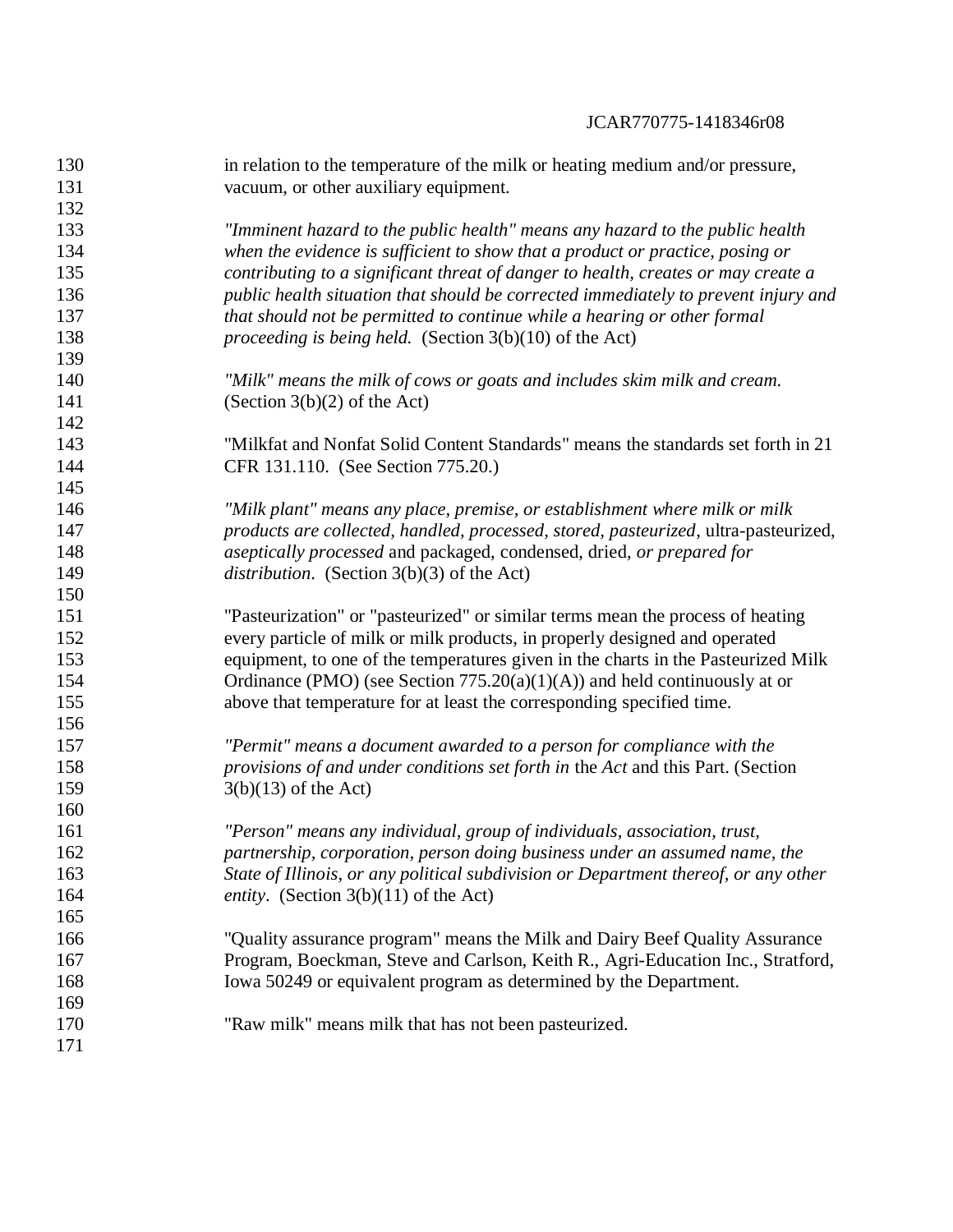| 173        |    | "Raw milk dispenser" means equipment approved by PMO 3-A standards and                                                                      |  |  |  |  |  |  |  |
|------------|----|---------------------------------------------------------------------------------------------------------------------------------------------|--|--|--|--|--|--|--|
|            |    | used to store, cool and provide a mechanism for self-service of bottled raw milk                                                            |  |  |  |  |  |  |  |
| 174        |    | to the consumer. "Raw milk dispenser" does not mean household refrigerator or                                                               |  |  |  |  |  |  |  |
| 175        |    | commercial refrigerator.                                                                                                                    |  |  |  |  |  |  |  |
| 176        |    |                                                                                                                                             |  |  |  |  |  |  |  |
| 177        |    | "Raw milk permit" means a permit that allows a dairy farm to sell or distribute                                                             |  |  |  |  |  |  |  |
| 178        |    | raw milk, for use or consumption to consumers, only on the premises of the dairy                                                            |  |  |  |  |  |  |  |
| 179        |    | farm where the animal, animals or herd is located.                                                                                          |  |  |  |  |  |  |  |
| 180        |    |                                                                                                                                             |  |  |  |  |  |  |  |
| 181        |    | "Receiving station" means any place, premise, or establishment where raw milk is                                                            |  |  |  |  |  |  |  |
| 182        |    | received, collected, handled, stored or cooled and prepared for further                                                                     |  |  |  |  |  |  |  |
| 183        |    | <i>transporting.</i> (Section $3(b)(5)$ of the Act)                                                                                         |  |  |  |  |  |  |  |
| 184        |    |                                                                                                                                             |  |  |  |  |  |  |  |
| 185        |    | "Separation" means an operational procedure that removes butterfat from milk.                                                               |  |  |  |  |  |  |  |
| 186        |    |                                                                                                                                             |  |  |  |  |  |  |  |
| 187        |    | "Transfer station" means any place, premise, or establishment where milk or milk                                                            |  |  |  |  |  |  |  |
| 188        |    | products are transferred directly from one milk tank truck to another. (Section                                                             |  |  |  |  |  |  |  |
| 189        |    | $3(b)(6)$ of the Act)                                                                                                                       |  |  |  |  |  |  |  |
| 190        |    |                                                                                                                                             |  |  |  |  |  |  |  |
| 191        |    | "Violative drug residue" means a drug residue at or above the tolerance and/or                                                              |  |  |  |  |  |  |  |
| 192        |    | safe levels as set forth in 21 CFR 556 and Appendix N of the PMO.                                                                           |  |  |  |  |  |  |  |
| 193        |    |                                                                                                                                             |  |  |  |  |  |  |  |
| 194        |    |                                                                                                                                             |  |  |  |  |  |  |  |
| 195        |    |                                                                                                                                             |  |  |  |  |  |  |  |
|            |    |                                                                                                                                             |  |  |  |  |  |  |  |
|            |    |                                                                                                                                             |  |  |  |  |  |  |  |
| 196<br>197 |    | <b>Section 775.20 Incorporated and Referenced Materials</b>                                                                                 |  |  |  |  |  |  |  |
| 198        |    |                                                                                                                                             |  |  |  |  |  |  |  |
|            | a) | The following regulations, guidelines and standards are incorporated in this Part:                                                          |  |  |  |  |  |  |  |
| 199        |    |                                                                                                                                             |  |  |  |  |  |  |  |
| 200        |    | Federal government guidelines:<br>1)                                                                                                        |  |  |  |  |  |  |  |
| 201        |    |                                                                                                                                             |  |  |  |  |  |  |  |
| 202<br>203 |    | The Grade A Pasteurized Milk Ordinance (PMO), and Appendices<br>A)                                                                          |  |  |  |  |  |  |  |
|            |    | A through R (except Sections 16 and 17) Recommendations of the                                                                              |  |  |  |  |  |  |  |
| 204<br>205 |    | United States Public Health Service/Food and Drug                                                                                           |  |  |  |  |  |  |  |
|            |    | Administration, 2013 Revision (Publication 229). U.S.                                                                                       |  |  |  |  |  |  |  |
| 206<br>207 |    | Department of Health and Human Services, Public Health Service,                                                                             |  |  |  |  |  |  |  |
| 208        |    | Food and Drug Administration, Milk Safety Branch (HFS-316),<br>5100 Paint Branch Parkway, College Park MD 20740-3835. In                    |  |  |  |  |  |  |  |
| 209        |    |                                                                                                                                             |  |  |  |  |  |  |  |
| 210        |    | addition, the jurisdiction name, left blank in Sections 1, 2, 3, 5, and                                                                     |  |  |  |  |  |  |  |
| 211        |    | 11 of the PMO, for the purposes of this Part, shall mean the State<br>of Illinois; and the regulatory agency referred to in Section 1 shall |  |  |  |  |  |  |  |
| 212        |    | mean the Illinois Department of Public Health. (See Section                                                                                 |  |  |  |  |  |  |  |
| 213        |    | $775.30(a)$ .)                                                                                                                              |  |  |  |  |  |  |  |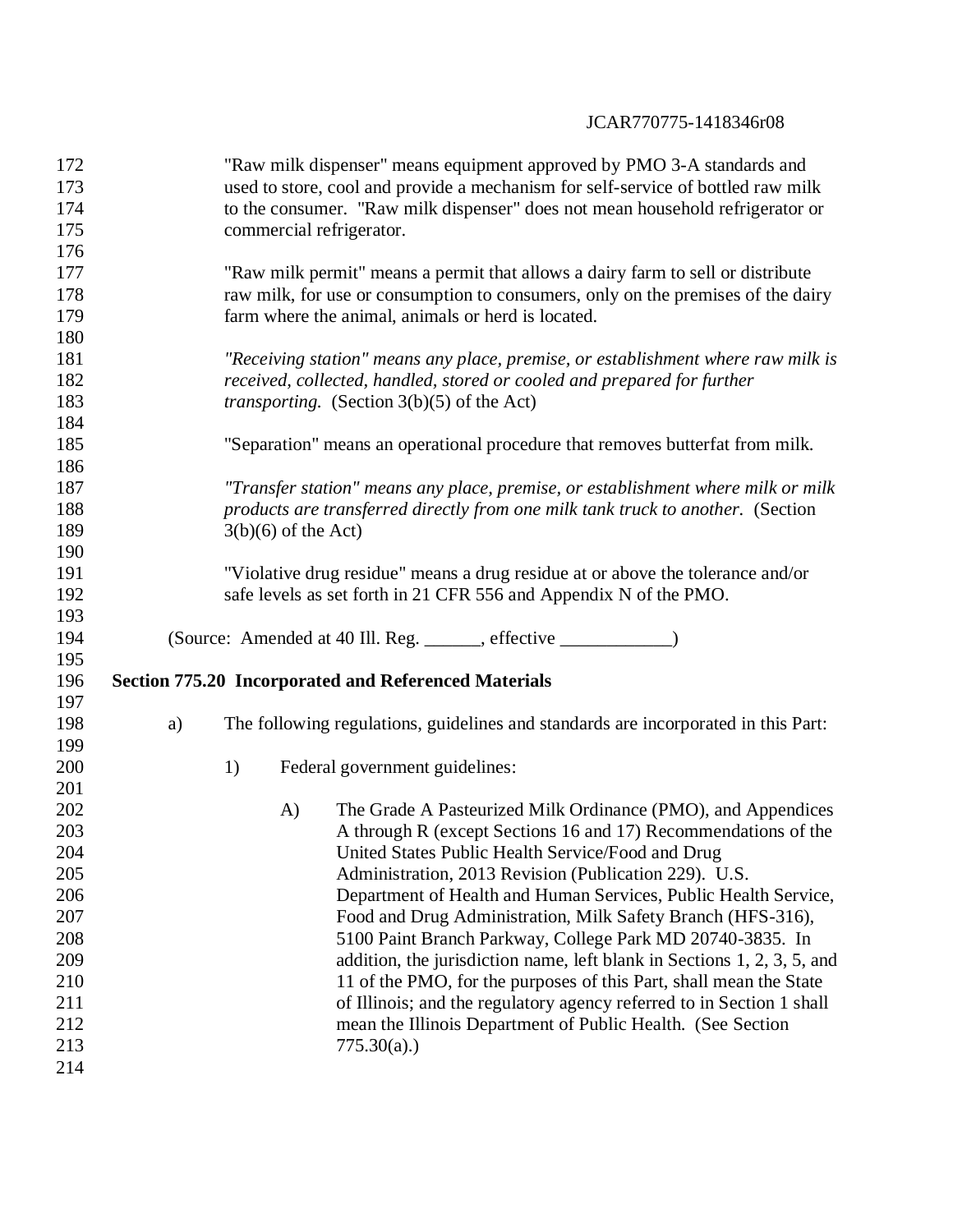| 215<br>216<br>217<br>218<br>219                      |    |    | B)            | Evaluation of Milk Laboratories (2013 Revision), U.S. Department<br>of Health and Human Services, Public Health Service/Food and<br>Drug Administration, Milk Safety Branch (HFS-316), 5100 Paint<br>Branch Parkway, College Park MD 20740-3835.                                                                                                                                        |
|------------------------------------------------------|----|----|---------------|-----------------------------------------------------------------------------------------------------------------------------------------------------------------------------------------------------------------------------------------------------------------------------------------------------------------------------------------------------------------------------------------|
| 220<br>221<br>222<br>223<br>224<br>225               |    |    | $\mathcal{C}$ | Methods of Making Sanitation Ratings of Milk Supplies (2013)<br>Revision), U.S. Department of Health and Human Services, Public<br>Health Service/Food and Drug Administration, Milk Safety Branch<br>(HFS-316), 5100 Paint Branch Parkway, College Park MD<br>20740-3835.                                                                                                              |
| 226<br>227<br>228<br>229<br>230<br>231<br>232<br>233 |    |    | D)            | Procedures Governing the Cooperative State-Public Health<br>Service/Food and Drug Administration Program of the National<br>Conference on Interstate Milk Shipments (2013 Revision), U.S.<br>Department of Health and Human Services, Public Health<br>Service/Food and Drug Administration, Milk Safety Branch<br>(HFS-316), 5100 Paint Branch Parkway, College Park MD<br>20740-3835. |
| 234                                                  |    | 2) |               | Private and professional standards:                                                                                                                                                                                                                                                                                                                                                     |
| 235<br>236<br>237<br>238                             |    |    | $\bf{A}$      | Standard Methods for the Examination of Dairy Products (17th<br>Edition, 2004, American Public Health Association, $1015 - 18$ <sup>th</sup><br>Street, N.W., Washington, DC 20036). (See Section 775.70(b).)                                                                                                                                                                           |
| 239<br>240<br>241<br>242<br>243<br>244               |    |    | B)            | Official Methods of Analysis of the Association of Official<br>Analytical Chemists (18 <sup>th</sup> Edition, 2010, Association of Official<br>Analytical Chemists, P.O. Box 540, Ben Franklin Station,<br>Washington, DC 20044). (See Section 775.70(b).)                                                                                                                              |
| 245<br>246                                           |    | 3) |               | Federal regulations:                                                                                                                                                                                                                                                                                                                                                                    |
| 247<br>248<br>249                                    |    |    | A)            | 21 CFR 131.110, Milk (2013). (See Section 775.10, the definition<br>of "milkfat and nonfat solid content standards".)                                                                                                                                                                                                                                                                   |
| 250<br>251<br>252<br>253                             |    |    | B)            | 21 CFR 556, Tolerances for Residues or New Animal Drugs in<br>Food (2013). (See Section 775.10, the definition of "violative drug<br>residue".)                                                                                                                                                                                                                                         |
| 254<br>255<br>256                                    |    |    | $\mathbf{C}$  | 40 CFR 180, Tolerances and Exemptions from Tolerances for<br>Pesticide Chemicals in Food $(2013)$ . (See Section 775.140 $(a)(1)$ .)                                                                                                                                                                                                                                                    |
| 257                                                  | b) |    |               | The following rules and statutes are referenced in this Part:                                                                                                                                                                                                                                                                                                                           |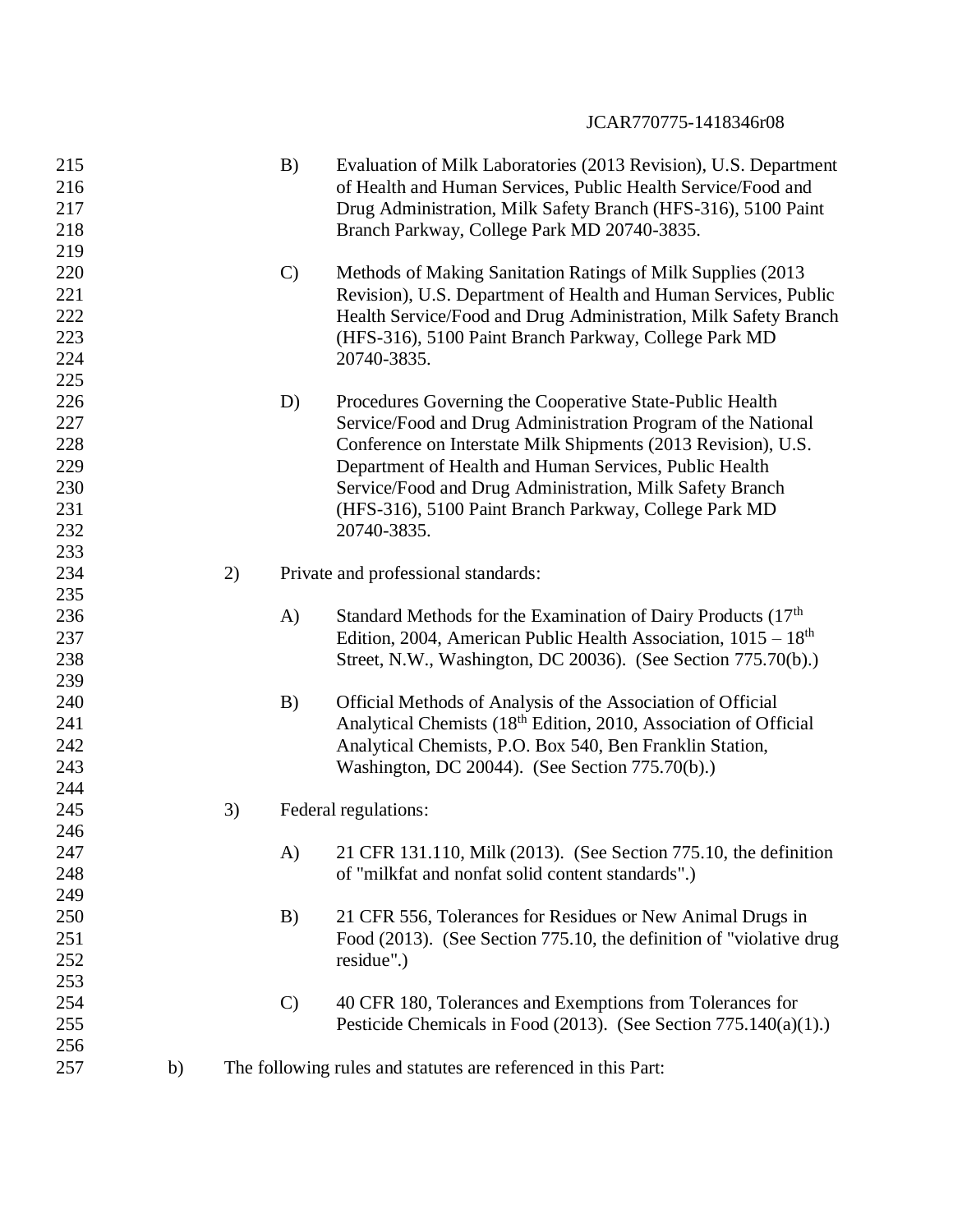| 258 |               |    |                                                                                       |
|-----|---------------|----|---------------------------------------------------------------------------------------|
| 259 |               | 1) | Illinois Plumbing Code (77 Ill. Adm. Code 890), Illinois Department of                |
| 260 |               |    | Public Health. (See Section $775.30(c)(4)$ .)                                         |
| 261 |               |    |                                                                                       |
| 262 |               | 2) | Practice and Procedure in Administrative Hearings (77 Ill. Adm. Code                  |
| 263 |               |    | 100), Illinois Department of Public Health. (See Section 775.90.)                     |
| 264 |               |    |                                                                                       |
| 265 |               | 3) | Food Service Sanitation Code (77 Ill. Adm. Code 750).                                 |
| 266 |               |    |                                                                                       |
| 267 |               | 4) | The Veterinary Medicine and Surgery Practice Act of 2004 [225 ILCS]                   |
| 268 |               |    | 115].                                                                                 |
| 269 |               |    |                                                                                       |
| 270 |               | 5) | Illinois Administrative Procedure Act [5 ILCS 100].                                   |
| 271 |               |    |                                                                                       |
| 272 |               | 6) | Food Handling Regulation Enforcement Act [410 ILCS 625].                              |
| 273 |               |    |                                                                                       |
| 274 | $\mathbf{c})$ |    | All incorporations by reference of federal guidelines and regulations and the         |
| 275 |               |    | standards of professional organizations refer to the materials on the date specified  |
| 276 |               |    | and do not include any amendments or editions subsequent to the date specified.       |
| 277 |               |    |                                                                                       |
| 278 | $\mathbf{d}$  |    | All citations to federal regulations in this Part concern the specified regulation in |
| 279 |               |    | the 2013 Code of Federal Regulations, unless another date is specified.               |
| 280 |               |    |                                                                                       |
| 281 | e)            |    | Copies of all incorporated materials are available for inspection and copying by      |
| 282 |               |    | the public at the Department's Central Office, Division of Food, Drugs, and           |
| 283 |               |    | Dairies, 525 West Jefferson Street, Springfield IL 62761.                             |
| 284 |               |    |                                                                                       |
| 285 |               |    |                                                                                       |
| 286 |               |    |                                                                                       |
| 287 |               |    | <b>Section 775.30 Minimum Requirements</b>                                            |
| 288 |               |    |                                                                                       |
| 289 | a)            |    | The production, transportation, processing, handling, sampling, examination,          |
| 290 |               |    | grading, labeling and sale of all milk and milk products; the inspection of dairy     |
| 291 |               |    | herds, dairy farms and milk plants, receiving and transferring stations, and          |
| 292 |               |    | cleaning and sanitizing facilities; the suspension of permits to milk producers and   |
| 293 |               |    | haulers, shall be regulated in accordance with the provisions of the PMO and          |
| 294 |               |    | Appendices A through R (with the exception of Sections 16 and 17) of the PMO.         |
| 295 |               |    | (See Section 775.20.)                                                                 |
| 296 |               |    |                                                                                       |
| 297 | b)            |    | The production, handling, sale, distribution, labeling, sampling and testing          |
| 298 |               |    | requirements and quality standards for raw milk, the inspection of dairy farms,       |
| 299 |               |    | and the suspension, revocation and reinstatement of permits of dairy farms shall      |
| 300 |               |    | be regulated in accordance with Sections 775.55 and 775.60.                           |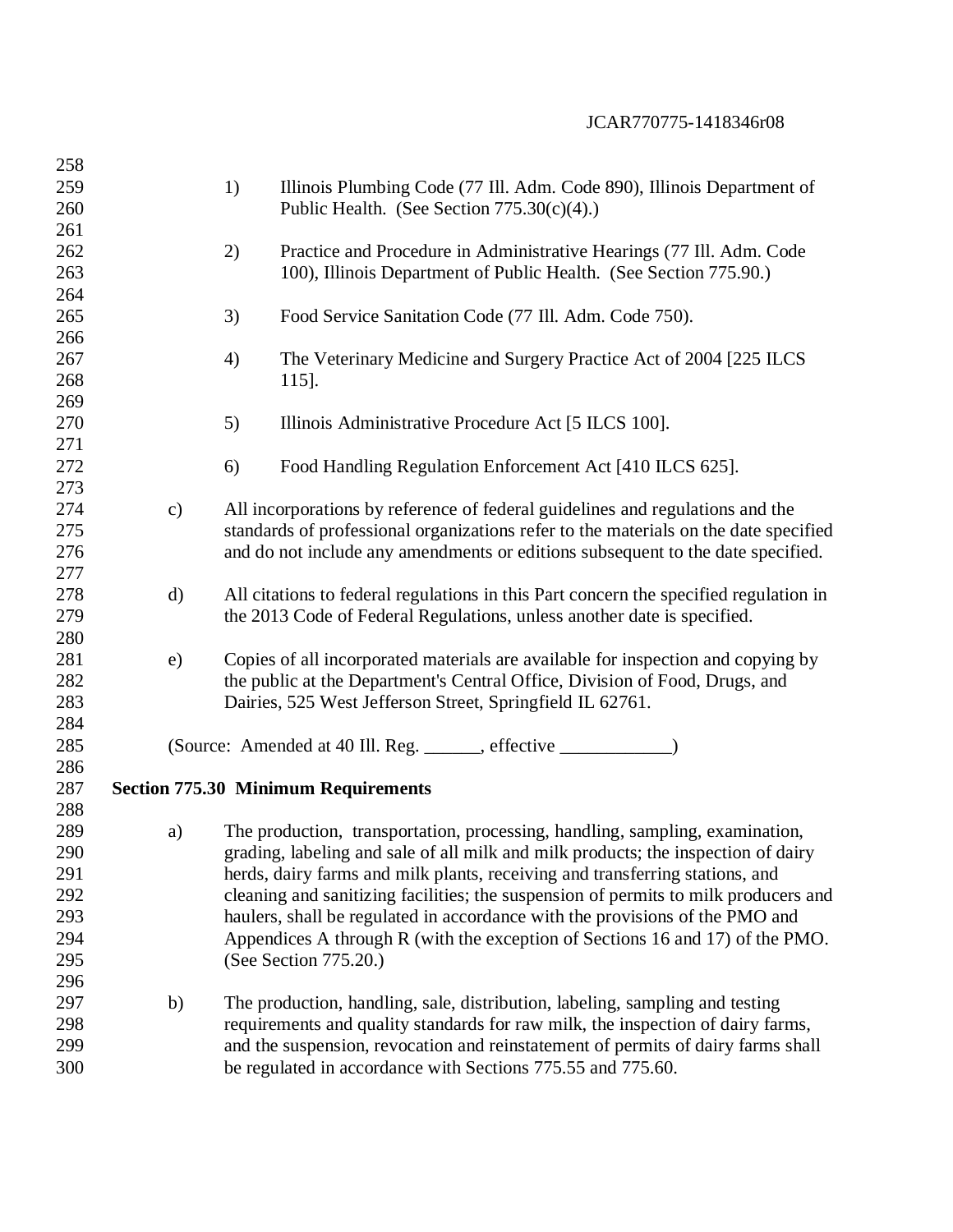| 301 |               |                                                                             |               |                     |                                                                                    |  |
|-----|---------------|-----------------------------------------------------------------------------|---------------|---------------------|------------------------------------------------------------------------------------|--|
| 302 | $\mathbf{c})$ |                                                                             |               |                     | The production, manufacture, packaging, labeling and sale of all Grade A           |  |
| 303 |               | condensed milk, Grade A dry milk products, Grade A condensed whey and Grade |               |                     |                                                                                    |  |
| 304 |               |                                                                             |               |                     | A dry whey, for use in the commercial preparation of Grade A pasteurized milk      |  |
| 305 |               |                                                                             |               |                     | products; the inspection of condensing plants and/or drying plants; and the        |  |
| 306 |               |                                                                             |               |                     | suspension of permits to condensing plants and/or drying plants, shall be          |  |
| 307 |               |                                                                             |               |                     | regulated in accordance with the provisions of the PMO and Appendices A            |  |
| 308 |               |                                                                             |               |                     | through R (with the exception of Sections 16 and 17 of the PMO). (See Section      |  |
| 309 |               | 775.20.                                                                     |               |                     |                                                                                    |  |
| 310 |               |                                                                             |               |                     |                                                                                    |  |
| 311 | $\mathbf{d}$  |                                                                             |               |                     | In addition to subsections (a), (b) and (c), the following provisions shall apply: |  |
| 312 |               |                                                                             |               |                     |                                                                                    |  |
| 313 |               | 1)                                                                          |               |                     | In addition to Section 7, item 15p of the PMO:                                     |  |
| 314 |               |                                                                             |               |                     |                                                                                    |  |
| 315 |               |                                                                             |               |                     | All raw milk piping and equipment shall be completely separated                    |  |
| 316 |               |                                                                             | A)            |                     |                                                                                    |  |
|     |               |                                                                             |               |                     | from pasteurized milk and milk product piping and equipment                        |  |
| 317 |               |                                                                             |               |                     | during processing. No raw milk piping or fittings shall be                         |  |
| 318 |               |                                                                             |               |                     | interchanged with pasteurized milk piping and fittings unless they                 |  |
| 319 |               |                                                                             |               |                     | have been cleaned and sanitized before use.                                        |  |
| 320 |               |                                                                             |               |                     |                                                                                    |  |
| 321 |               |                                                                             | B)            |                     | Heat-treated and pasteurized milk or milk products that are not                    |  |
| 322 |               |                                                                             |               |                     | produced at the packaging plant, but that are to be used within a                  |  |
| 323 |               |                                                                             |               |                     | plant for processing pasteurized milk or milk products, shall be                   |  |
| 324 |               |                                                                             |               | re-pasteurized.     |                                                                                    |  |
| 325 |               |                                                                             |               |                     |                                                                                    |  |
| 326 |               |                                                                             | $\mathcal{C}$ |                     | Blending of pasteurized milk or milk products may occur                            |  |
| 327 |               |                                                                             |               |                     | downstream from the HTST flow-diversion device only when                           |  |
| 328 |               |                                                                             |               |                     | approved by the Department in accordance with the following                        |  |
| 329 |               |                                                                             |               |                     | specific requirements:                                                             |  |
| 330 |               |                                                                             |               |                     |                                                                                    |  |
| 331 |               |                                                                             |               | $\ddot{\mathbf{i}}$ | All pasteurized milk product lines, raw product lines and                          |  |
| 332 |               |                                                                             |               |                     | cleaning lines within the milk plant shall be labeled so that                      |  |
| 333 |               |                                                                             |               |                     | the lines can be differentiated by visual inspection. The                          |  |
| 334 |               |                                                                             |               |                     | specific configuration of the lines must be verified by a                          |  |
| 335 |               |                                                                             |               |                     | Department on-site inspection prior to the issuance or                             |  |
| 336 |               |                                                                             |               |                     | renewal of a permit. In addition, any segments of lines that                       |  |
| 337 |               |                                                                             |               |                     | are or can be removed for cleaning shall be individually                           |  |
| 338 |               |                                                                             |               |                     | labeled.                                                                           |  |
| 339 |               |                                                                             |               |                     |                                                                                    |  |
| 340 |               |                                                                             |               | $\ddot{\textbf{i}}$ | Cultured dairy products are exempt from this requirement.                          |  |
| 341 |               |                                                                             |               |                     |                                                                                    |  |
| 342 |               | 2)                                                                          |               |                     | In addition to complying with Section 6 of the PMO, each approved milk             |  |
| 343 |               |                                                                             |               |                     | plant shall retain from each processing day at least one time and date             |  |
|     |               |                                                                             |               |                     |                                                                                    |  |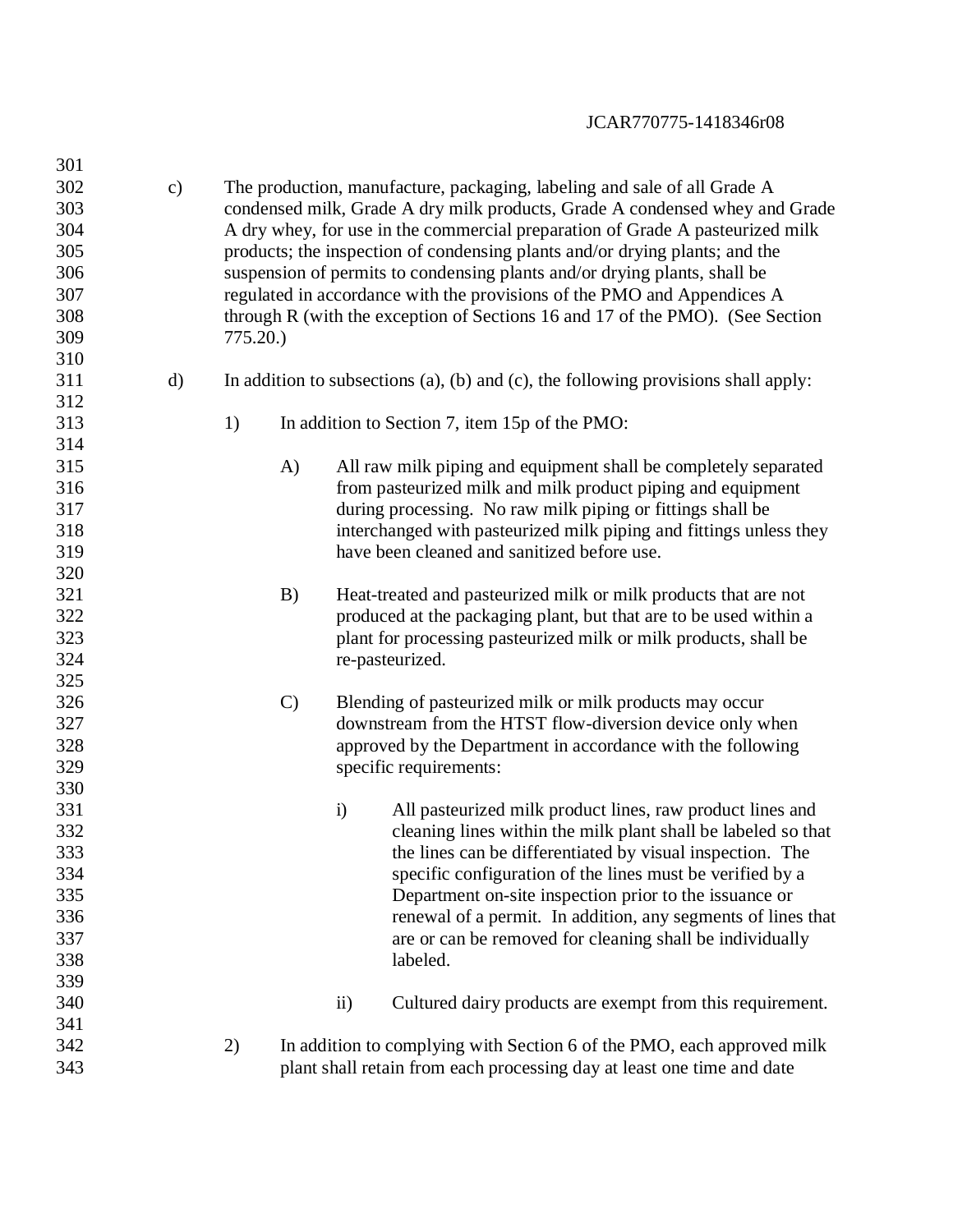| 344 |                               | stamped sample from each continuous processing of a specific pasteurized                               |
|-----|-------------------------------|--------------------------------------------------------------------------------------------------------|
| 345 |                               | fluid milk product as defined in the PMO (see Section 1 of the PMO).                                   |
| 346 |                               | These samples shall be of the pasteurized milk product itself and not of                               |
| 347 |                               | each type of container in which the milk product is packaged. In addition,                             |
| 348 |                               | the samples shall be retained until two days after the guaranteed sale date                            |
| 349 |                               | in accordance with the cooling requirements of the PMO (see Section 7,                                 |
| 350 |                               | Table 1 of the PMO).                                                                                   |
| 351 |                               |                                                                                                        |
| 352 |                               | 3)<br>In addition to Section 7, items $8r$ and $7p$ , of the PMO, the Illinois                         |
| 353 |                               | Plumbing Code shall apply.                                                                             |
| 354 |                               |                                                                                                        |
| 355 |                               | (Source: Amended at 40 Ill. Reg. _____, effective _______                                              |
| 356 |                               |                                                                                                        |
| 357 | <b>Section 775.50 Permits</b> |                                                                                                        |
| 358 |                               |                                                                                                        |
| 359 |                               | It shall be unlawful for any person to establish, maintain, conduct, or operate a dairy farm, milk     |
| 360 |                               | plant, receiving station, or transfer station processing milk or milk products, to establish and       |
| 361 |                               | operate a cleaning and sanitizing facility or milk tank truck, to haul or sample milk, or to act as    |
| 362 |                               | a certified pasteurizer sealer within this State, or to bring in and distribute from out-of-state milk |
| 363 |                               | and milk products without first obtaining a permit from the Department. (Section 5 of the Act)         |
| 364 |                               |                                                                                                        |
| 365 | a)                            | The Department will grant and renew a permit for persons who maintain, conduct,                        |
| 366 |                               | or operate a milk plant, receiving station, transfer station, or cleaning and                          |
| 367 |                               | sanitizing facilities within the State of Illinois upon completion of an inspection                    |
| 368 |                               | that establishes compliance with the Act and this Part and upon payment of the                         |
| 369 |                               | fee required by Section 5.1 of the Act. Milk plants that maintain cleaning and                         |
| 370 |                               | sanitizing facilities on the same site as the plant do not have to obtain a separate                   |
| 371 |                               | permit for those facilities.                                                                           |
| 372 |                               |                                                                                                        |
| 373 | b)                            | The Department will grant and renew a permit for persons who bring into and                            |
| 374 |                               | distribute pasteurized milk or milk products from another state that has                               |
| 375 |                               | administrative rules or requirements that provide for clean, sanitary and safe                         |
| 376 |                               | handling and processing of pasteurized milk and milk products to ensure                                |
| 377 |                               | protection equivalent to that provided by this Part upon receipt of an inspection                      |
| 378 |                               | report that establishes compliance with that state's administrative rules or                           |
| 379 |                               | requirements and upon payment of the fee required by Section 5.1 of the Act.                           |
| 380 |                               |                                                                                                        |
| 381 | $\mathbf{c})$                 | A permit will be granted to a milk hauler-sampler when the following conditions                        |
| 382 |                               | are met:                                                                                               |
| 383 |                               |                                                                                                        |
| 384 |                               | 1)<br>An inspection establishes that the milk hauler-sampler's equipment is in                         |
| 385 |                               | compliance with the provisions of the Act and this Part;                                               |
| 386 |                               |                                                                                                        |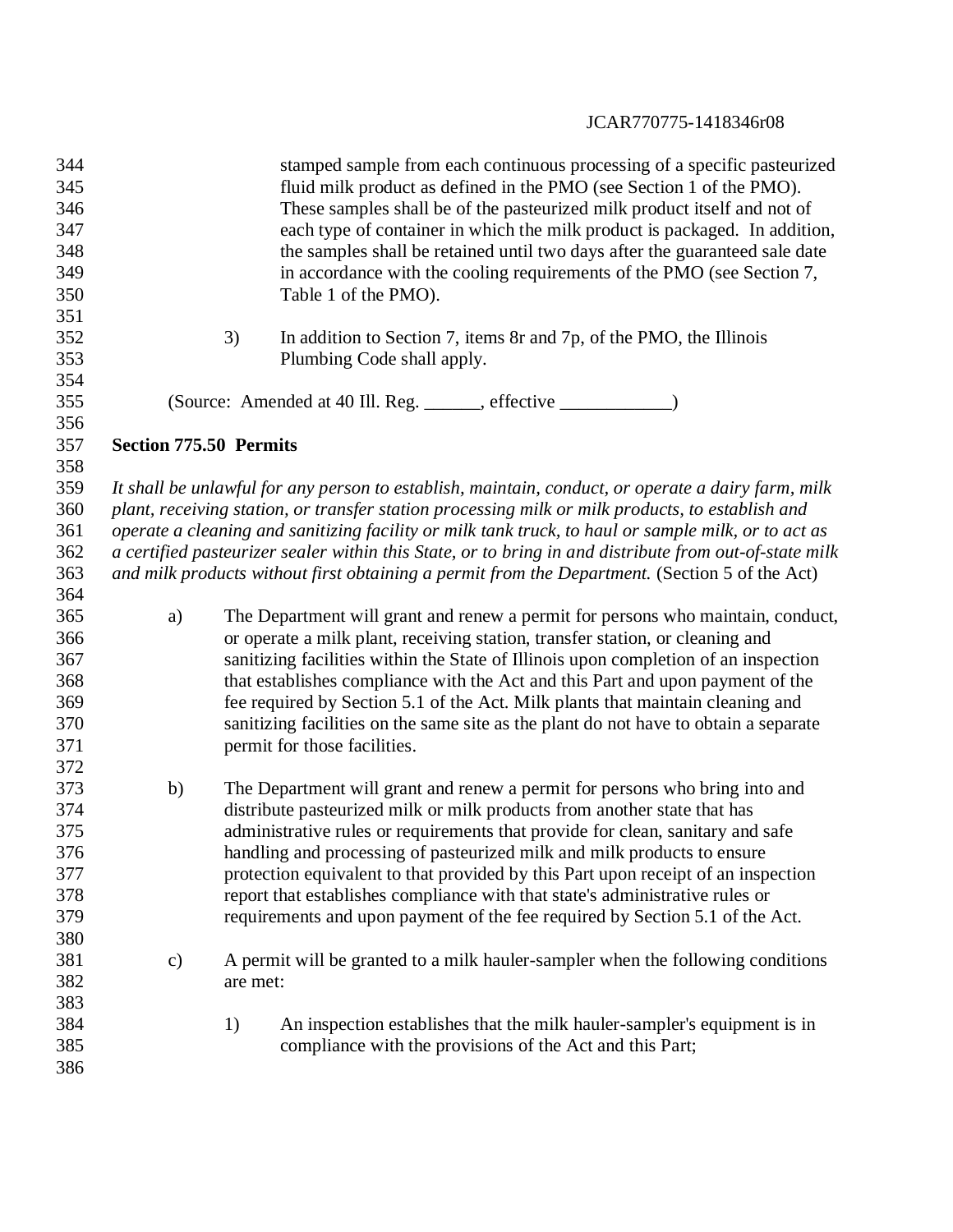| 387<br>388 |    | 2)       | The milk hauler-sampler has successfully completed an examination<br>administered by the Department; and |
|------------|----|----------|----------------------------------------------------------------------------------------------------------|
| 389        |    |          |                                                                                                          |
| 390        |    | 3)       | The milk hauler-sampler has paid the fee required by Section 5.1 of the                                  |
| 391        |    |          | Act.                                                                                                     |
| 392        |    |          |                                                                                                          |
| 393        | d) |          | A renewal permit will be granted to a milk hauler-sampler when an inspection                             |
| 394        |    |          | establishes that the milk hauler-sampler's equipment and sampling procedures are                         |
| 395        |    |          | in compliance with the provisions of the Act and this Part and upon payment of                           |
| 396        |    |          | the fee required by Section 5.1 of the Act.                                                              |
| 397        |    |          |                                                                                                          |
| 398        | e) |          | Dairy Farm Permits                                                                                       |
| 399        |    |          |                                                                                                          |
| 400        |    | 1)       | A dairy farm permit is necessary when a farm does not presently hold a                                   |
| 401        |    |          | permit, when a change of ownership occurs and only the farm owner's                                      |
| 402        |    |          | name was on the permit, or when a change of tenant occurs and only the                                   |
| 403        |    |          | former tenant's name was on the permit.                                                                  |
| 404        |    |          |                                                                                                          |
| 405        |    | 2)       | A dairy farm permit will be granted to a dairy farm upon the completion of                               |
| 406        |    |          | an inspection that establishes compliance with the Act and this Part. The                                |
| 407        |    |          | inspection includes procedures for the establishment of a quality record.                                |
| 408        |    |          | The quality record is established by the results of four samples taken at a                              |
| 409        |    |          | rate of not more than two per week and on separate days within a three-                                  |
| 410        |    |          | week period.                                                                                             |
| 411        |    |          |                                                                                                          |
| 412        |    | 3)       | Beginning July 1, 2016, a dairy farm with a dairy farm permit may sell or                                |
| 413        |    |          | offer for sale for human consumption raw milk on the premises of the                                     |
| 414        |    |          | dairy farm in accordance with Section 775.55.                                                            |
| 415        |    |          |                                                                                                          |
| 416        |    | 4)       | Beginning July 1, 2016, it is unlawful for any person who does not possess                               |
| 417        |    |          | a dairy farm permit in accordance with Section 775.50 or a raw milk                                      |
| 418        |    |          | permit in accordance with Section 775.55 to produce, process, sell, offer                                |
| 419        |    |          | for sale or distribute raw milk for human consumption.                                                   |
| 420        |    |          |                                                                                                          |
| 421        |    | 5)       | Beginning July 1, 2016, a dairy farm producing raw milk for consumption                                  |
| 422        |    |          | only by family members living on the dairy farm shall be exempt from                                     |
| 423        |    |          | Section 775.55.                                                                                          |
| 424        |    |          |                                                                                                          |
| 425        | f  |          | Certified Pasteurizer Sealer Permits will be issued in accordance with Section                           |
| 426        |    | 775.115. |                                                                                                          |
| 427        |    |          |                                                                                                          |
| 428        |    |          | (Source: Amended at 40 Ill. Reg. ______, effective ______________)                                       |
| 429        |    |          |                                                                                                          |
|            |    |          |                                                                                                          |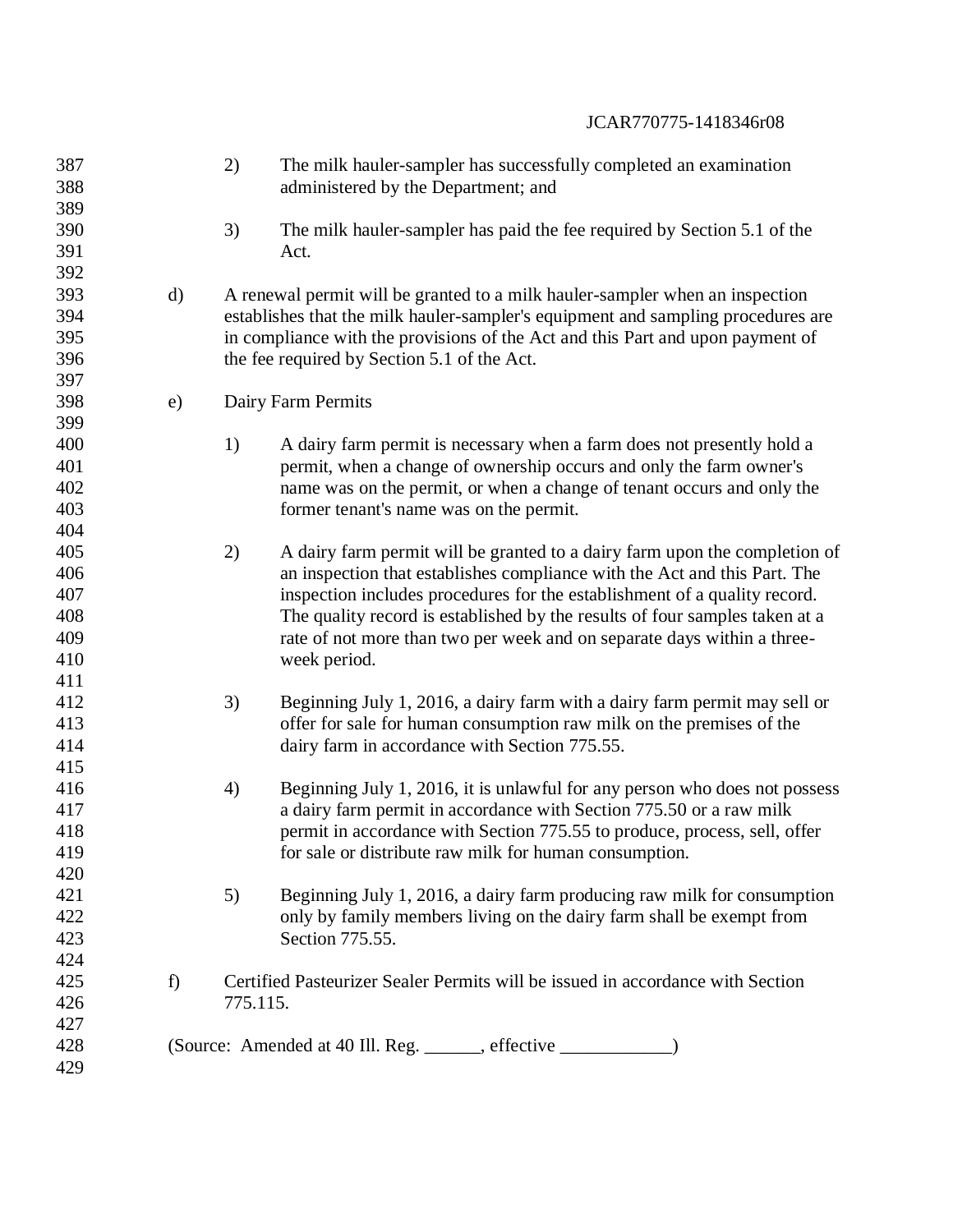| 430 |    |                                                                               | <b>Section 775.55 Raw Milk Permit</b>                                                 |  |  |  |  |
|-----|----|-------------------------------------------------------------------------------|---------------------------------------------------------------------------------------|--|--|--|--|
| 431 |    |                                                                               |                                                                                       |  |  |  |  |
| 432 | a) |                                                                               | A raw milk permit shall be obtained for a dairy farm to sell or distribute raw milk   |  |  |  |  |
| 433 |    |                                                                               | on the premises of the dairy farm in accordance with Section $775.50(e)(3)$ , (4) and |  |  |  |  |
| 434 |    | (5) and this Section. The dairy farm owner shall notify the Department when a |                                                                                       |  |  |  |  |
| 435 |    |                                                                               | change of ownership occurs or when a change of tenant occurs. Dairy farms             |  |  |  |  |
| 436 |    |                                                                               | selling or distributing raw milk will be listed on the Department website             |  |  |  |  |
| 437 |    |                                                                               | $(\underline{www.dph.illinois.gov}).$                                                 |  |  |  |  |
| 438 |    |                                                                               |                                                                                       |  |  |  |  |
| 439 |    | 1)                                                                            | The Department will inspect a dairy farm for compliance with the Act and              |  |  |  |  |
| 440 |    |                                                                               | this Part prior to issuance of a raw milk permit. Inspections will be in              |  |  |  |  |
| 441 |    |                                                                               | accordance with subsection (e).                                                       |  |  |  |  |
| 442 |    |                                                                               |                                                                                       |  |  |  |  |
| 443 |    | 2)                                                                            | A dairy farm participating in only raw milk sales or distribution of raw              |  |  |  |  |
| 444 |    |                                                                               | milk shall comply with the quality count requirements and standards in                |  |  |  |  |
| 445 |    |                                                                               | subsection (f) and Section $775.50(e)(2)$ prior to the issuance of the raw            |  |  |  |  |
| 446 |    |                                                                               | milk permit and at all times.                                                         |  |  |  |  |
| 447 |    |                                                                               |                                                                                       |  |  |  |  |
| 448 |    | 3)                                                                            | The Department will issue a distribution point permit if there is a                   |  |  |  |  |
| 449 |    |                                                                               | distribution point on the premises of the dairy farm where raw milk is                |  |  |  |  |
| 450 |    |                                                                               | being stored for sale or distribution in compliance with the requirements             |  |  |  |  |
| 451 |    |                                                                               | of this Section and in accordance with Section $775.50(e)(4)$ . The                   |  |  |  |  |
| 452 |    |                                                                               | distribution point shall be accessible for inspection every three months in           |  |  |  |  |
| 453 |    |                                                                               | accordance with the PMO and upon the Department's receiving any                       |  |  |  |  |
| 454 |    |                                                                               | complaints. The storage place for raw milk shall be protected from                    |  |  |  |  |
| 455 |    |                                                                               | contamination, be kept in a sanitary manner and maintained at a                       |  |  |  |  |
| 456 |    |                                                                               | temperature of 41°F or below.                                                         |  |  |  |  |
| 457 |    |                                                                               |                                                                                       |  |  |  |  |
| 458 | b) |                                                                               | Sales or Distribution of Raw Milk Procedures                                          |  |  |  |  |
| 459 |    |                                                                               |                                                                                       |  |  |  |  |
| 460 |    | 1)                                                                            | Raw milk shall be sold or distributed only on the premises of the dairy               |  |  |  |  |
| 461 |    |                                                                               | farm, with or without a distribution agreement between the dairy farm and             |  |  |  |  |
| 462 |    |                                                                               | the consumer. If the transaction is made pursuant to a distribution                   |  |  |  |  |
| 463 |    |                                                                               | agreement, the dairy farm shall keep the agreement on file and make the               |  |  |  |  |
| 464 |    |                                                                               | agreement available to the Department upon request.                                   |  |  |  |  |
| 465 |    |                                                                               |                                                                                       |  |  |  |  |
| 466 |    | 2)                                                                            | Raw milk sold on the dairy farm shall not be re-sold or re-distributed.               |  |  |  |  |
| 467 |    |                                                                               |                                                                                       |  |  |  |  |
| 468 |    | 3)                                                                            | Raw milk shall be offered for sale only within five days after production.            |  |  |  |  |
| 469 |    |                                                                               |                                                                                       |  |  |  |  |
| 470 |    | 4)                                                                            | Consumers may bring their own containers for their raw milk. If the farm              |  |  |  |  |
| 471 |    |                                                                               | provides the containers for consumer transport, the containers shall meet             |  |  |  |  |
| 472 |    |                                                                               | the requirements of subsection $(e)(2)$ .                                             |  |  |  |  |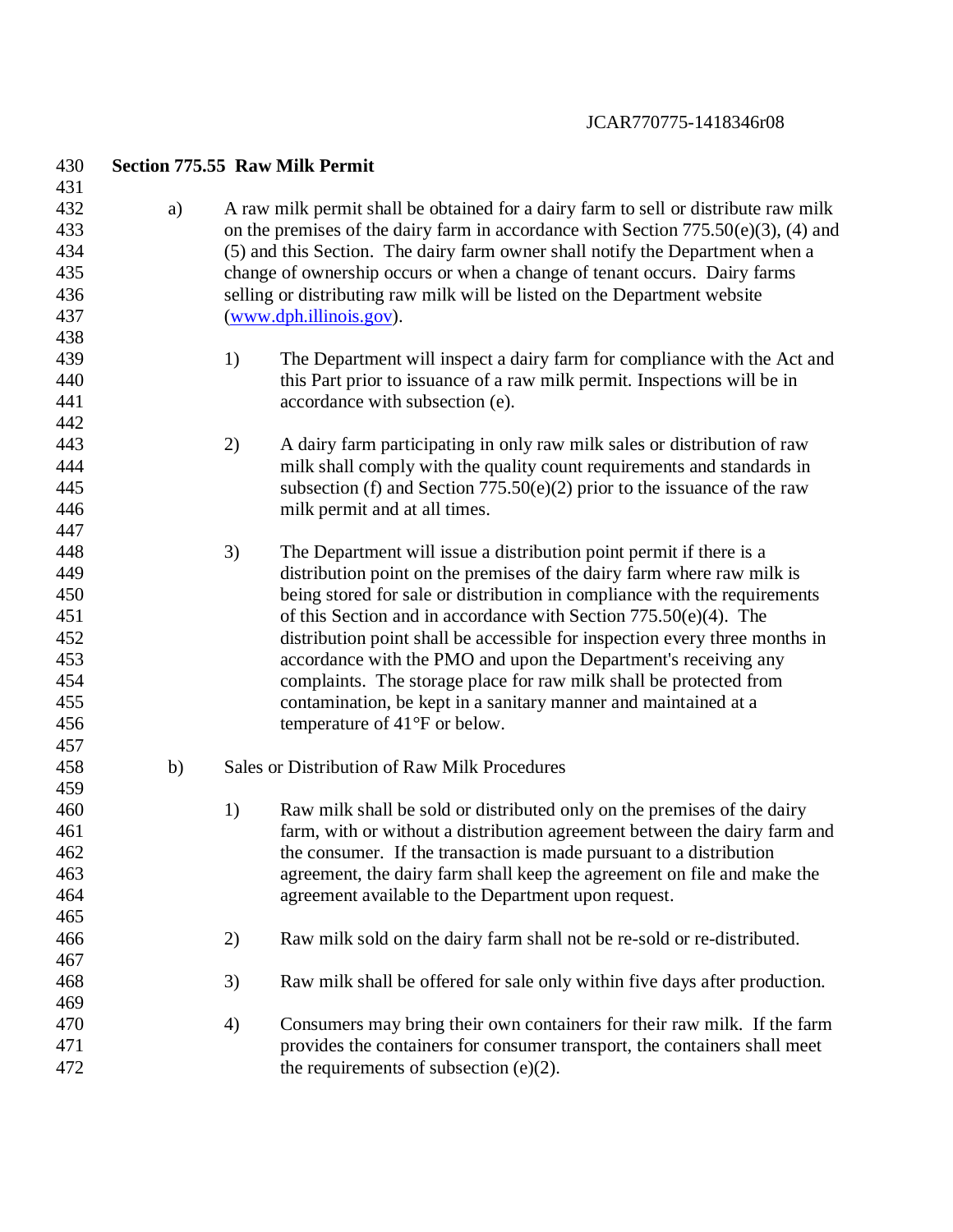| 473        |               |                                                                                    |
|------------|---------------|------------------------------------------------------------------------------------|
| 474        |               | 5)<br>The dairy farm owner shall have a written procedure for recalling products   |
| 475        |               | and notifying consumers in accordance with the Illinois Food, Drug and             |
| 476        |               | Cosmetic Act. The dairy farm owner shall maintain a log of each raw milk           |
| 477        |               | sale or transaction with consumer name, address, phone number and date             |
| 478        |               | of sale for six months from the date of sale. The recall procedure and raw         |
| 479        |               | milk sale or transaction log shall be made available to the Department             |
| 480        |               | upon request in response to a foodborne outbreak for the epidemiologic             |
| 481        |               | investigation.                                                                     |
| 482        |               |                                                                                    |
| 483        |               | 6)<br>The dairy farm owner shall report foodborne illness related complaints and   |
| 484        |               | consumer product complaints received to the Department at                          |
| 485        |               | $\frac{\text{dph.} \cdot \text{dairy@}$ illinois.gov within 5 days.                |
| 486        |               |                                                                                    |
| 487        |               |                                                                                    |
| 488        |               | 7)<br>A dairy farm shall not make milk products, such as, but not limited to,      |
| 489        |               | cheese or yogurt, from raw milk for sale to consumers.                             |
| 490        |               |                                                                                    |
| 491        |               | 8)<br>The dairy farm shall submit to the Department, upon request, a statement     |
|            |               | of the total gallons of raw milk sold the previous 12 months.                      |
| 492<br>493 |               |                                                                                    |
|            | $\mathbf{c})$ | Signage and Consumer Advisory                                                      |
| 494        |               |                                                                                    |
| 495        |               | 1)<br>A dairy farm that sells or distributes raw milk shall post a placard at the  |
| 496        |               | point of sale or distribution that is noticeable to consumers. The placard         |
| 497        |               | shall read: "Warning: Milk that is not pasteurized is sold or distributed          |
| 498        |               | here. This dairy farm is not inspected routinely by the Illinois Department        |
| 499        |               | of Public Health." Raw milk may contain pathogens that cause serious               |
| 500        |               | illness, especially in children, the elderly, women who are pregnant and           |
| 501        |               | persons with weakened immune systems. The placard shall be written in a            |
| 502        |               | legible font, such as Arial, and in black ink. The size of the letters on the      |
| 503        |               | placard shall be no less than 2 inches in height.                                  |
| 504        |               |                                                                                    |
| 505        |               | The dairy farm shall provide each new consumer with<br>2)                          |
| 506        |               | Department-approved consumer awareness information. The Department                 |
| 507        |               | will also post the information on the Department website.                          |
| 508        |               |                                                                                    |
| 509        | d)            | Department-approved Labeling and Receipt Information                               |
| 510        |               |                                                                                    |
| 511        |               | All labeling requirements (see subsection $(d)(2)$ ) shall be affixed to the<br>1) |
| 512        |               | container unless the container is provided by the consumer. If the                 |
| 513        |               | container is provided by the consumer, all labeling requirements shall be          |
| 514        |               | given to the consumer on a product receipt.                                        |
| 515        |               |                                                                                    |
|            |               |                                                                                    |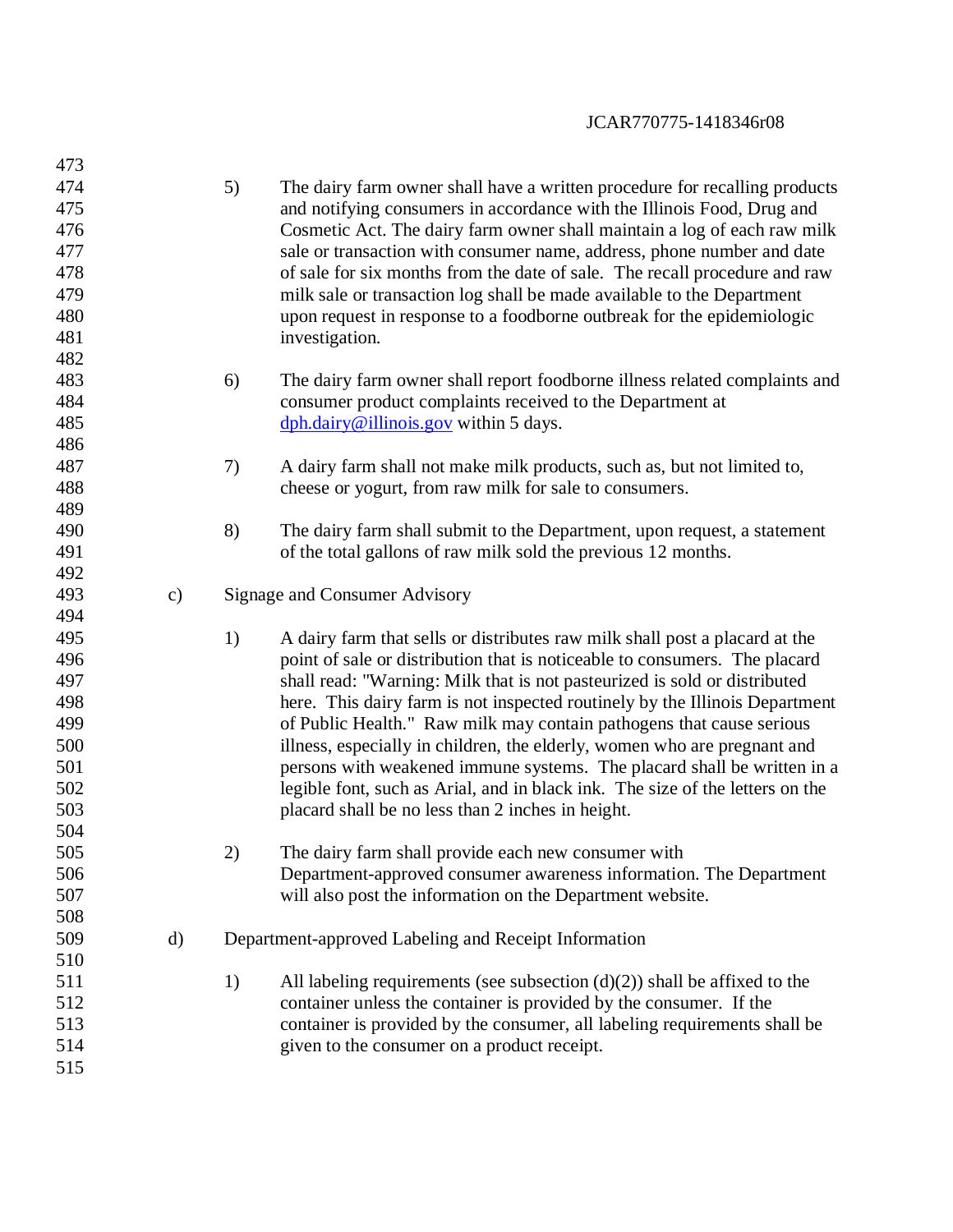| 516 |    | 2) | The following shall be provided to the consumer either through container |                                                                      |  |
|-----|----|----|--------------------------------------------------------------------------|----------------------------------------------------------------------|--|
| 517 |    |    | labeling or product receipt:                                             |                                                                      |  |
| 518 |    |    |                                                                          |                                                                      |  |
| 519 |    |    | A)                                                                       | The name, address and permit number of the permit holder and         |  |
| 520 |    |    |                                                                          | product date.                                                        |  |
| 521 |    |    |                                                                          |                                                                      |  |
| 522 |    |    | B)                                                                       | The words "not pasteurized" or "unpasteurized" in addition to        |  |
| 523 |    |    |                                                                          | "raw" preceding the name of the product;                             |  |
| 524 |    |    |                                                                          |                                                                      |  |
| 525 |    |    | $\mathcal{C}$                                                            | The quantity of contents;                                            |  |
| 526 |    |    |                                                                          |                                                                      |  |
| 527 |    |    | D)                                                                       | The production date and the last date the container may be offered   |  |
| 528 |    |    |                                                                          | for sale, which shall be within five days after the production date; |  |
| 529 |    |    |                                                                          |                                                                      |  |
| 530 |    |    | E)                                                                       | The type of animal preceding the term "raw milk" for example         |  |
| 531 |    |    |                                                                          | "cow raw milk" or "goat raw milk";                                   |  |
| 532 |    |    |                                                                          |                                                                      |  |
| 533 |    |    | F)                                                                       | The statement "WARNING: This product has not been pasteurized        |  |
| 534 |    |    |                                                                          | and, therefore, may contain pathogens that cause serious illness,    |  |
| 535 |    |    |                                                                          | especially in children, the elderly, women who are pregnant and      |  |
| 536 |    |    |                                                                          | persons with weakened immune systems."; and                          |  |
| 537 |    |    |                                                                          |                                                                      |  |
| 538 |    |    | $\mathbf{G}$                                                             | Instructions for the consumer to notify the local health department  |  |
| 539 |    |    |                                                                          | for the area in which the consumer resides of a consumer             |  |
| 540 |    |    |                                                                          | complaint or suspected foodborne illness or to notify the            |  |
| 541 |    |    |                                                                          | Department of a complaint of farm sanitary conditions.               |  |
| 542 |    |    |                                                                          |                                                                      |  |
| 543 | e) |    |                                                                          | <b>Inspection Standards for Permitted Dairy Farms</b>                |  |
| 544 |    |    |                                                                          |                                                                      |  |
| 545 |    | 1) |                                                                          | Dairy Animal Health and Cleanliness                                  |  |
| 546 |    |    |                                                                          |                                                                      |  |
| 547 |    |    | A)                                                                       | Lactating animals that show evidence of the secretion of milk with   |  |
|     |    |    |                                                                          |                                                                      |  |
| 548 |    |    |                                                                          | abnormalities in one or more udders, based upon bacteriological,     |  |
| 549 |    |    |                                                                          | chemical or physical examination, shall be milked last or with       |  |
| 550 |    |    |                                                                          | separate equipment, and the milk shall be discarded (not offered     |  |
| 551 |    |    |                                                                          | for sale or for human consumption).                                  |  |
| 552 |    |    |                                                                          |                                                                      |  |
| 553 |    |    | B)                                                                       | Clean bedding material shall be provided for all lactating dairy     |  |
| 554 |    |    |                                                                          | animals. The bedding material, if used, does not contain more        |  |
| 555 |    |    |                                                                          | manure than has accumulated since the previous milking.              |  |
| 556 |    |    |                                                                          |                                                                      |  |
| 557 |    |    | $\mathcal{C}$                                                            | Cow yard and loafing areas adjacent to lactating dairy animal        |  |
| 558 |    |    |                                                                          | housing shall be graded and drained and to minimize standing         |  |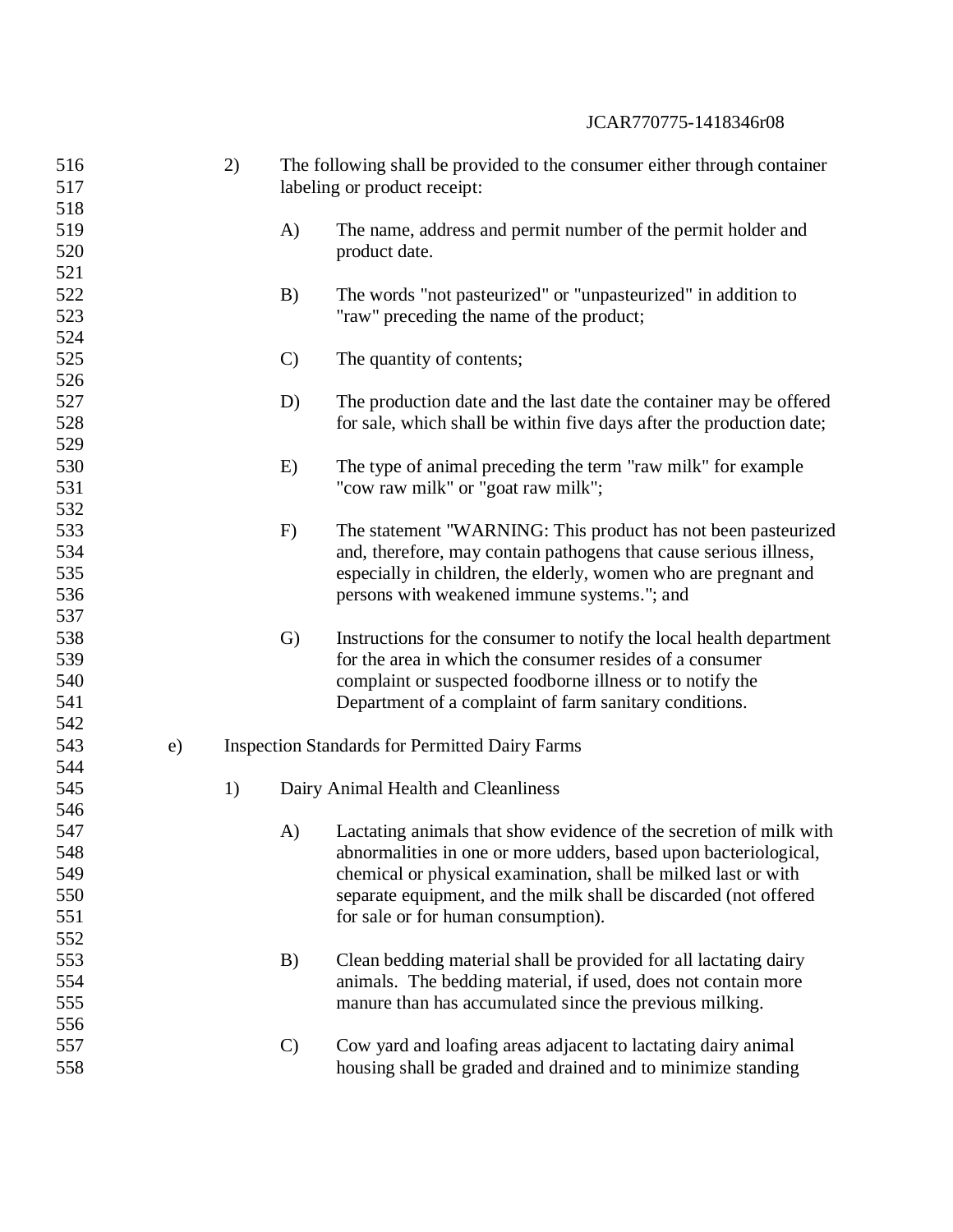| 559<br>560<br>561<br>562<br>563<br>564 |    |              |                | pools of water or accumulation of organic waste. Lactating animal<br>droppings and soiled bedding shall be removed, or clean bedding<br>added, at sufficiently frequent intervals to prevent soiling of the<br>lactating animal's udder and flanks. Manure packs shall be<br>properly drained and shall provide a reasonably firm footing. |
|----------------------------------------|----|--------------|----------------|--------------------------------------------------------------------------------------------------------------------------------------------------------------------------------------------------------------------------------------------------------------------------------------------------------------------------------------------|
| 565<br>566                             |    | D)           |                | Swine and fowl shall be kept out of the milking area and not be<br>housed with lactating dairy animals.                                                                                                                                                                                                                                    |
| 567                                    |    |              |                |                                                                                                                                                                                                                                                                                                                                            |
| 568                                    | 2) |              |                | <b>Equipment Construction and Storage</b>                                                                                                                                                                                                                                                                                                  |
| 569                                    |    |              |                |                                                                                                                                                                                                                                                                                                                                            |
| 570                                    |    | A)           |                | All multi-use containers, utensils and equipment used in handling,                                                                                                                                                                                                                                                                         |
| 571                                    |    |              |                | storing or transporting milk shall be made of smooth, nonabsorbent                                                                                                                                                                                                                                                                         |
| 572                                    |    |              |                | and corrosion-resistant food-grade material. Containers, utensils                                                                                                                                                                                                                                                                          |
| 573                                    |    |              |                | and equipment shall be in good repair. Multiple-use woven                                                                                                                                                                                                                                                                                  |
| 574                                    |    |              |                | material shall not be used for straining milk. All single-service                                                                                                                                                                                                                                                                          |
| 575                                    |    |              |                | articles shall have been manufactured, packaged, transported and                                                                                                                                                                                                                                                                           |
| 576                                    |    |              |                | handled in a sanitary manner. Articles intended for single use shall                                                                                                                                                                                                                                                                       |
| 577                                    |    |              | not be reused. |                                                                                                                                                                                                                                                                                                                                            |
| 578                                    |    |              |                |                                                                                                                                                                                                                                                                                                                                            |
| 579                                    |    | B)           |                | All multiple-use containers, utensils and equipment that are                                                                                                                                                                                                                                                                               |
| 580                                    |    |              |                | exposed to milk or milk products, or from which liquids may drip,                                                                                                                                                                                                                                                                          |
| 581                                    |    |              |                | drain or be drawn into milk or milk products, shall be made of                                                                                                                                                                                                                                                                             |
| 582                                    |    |              |                | smooth, impervious, nonabsorbent, safe materials of the following                                                                                                                                                                                                                                                                          |
| 583                                    |    |              | types:         |                                                                                                                                                                                                                                                                                                                                            |
| 584                                    |    |              |                |                                                                                                                                                                                                                                                                                                                                            |
| 585                                    |    |              | $\ddot{i}$     | Stainless steel of the American Iron and Steel Institute                                                                                                                                                                                                                                                                                   |
| 586                                    |    |              |                | (AISI) 300 series;                                                                                                                                                                                                                                                                                                                         |
| 587                                    |    |              |                |                                                                                                                                                                                                                                                                                                                                            |
| 588                                    |    |              | $\mathbf{ii}$  | Equally corrosion-resistant non-toxic metal;                                                                                                                                                                                                                                                                                               |
| 589                                    |    |              |                |                                                                                                                                                                                                                                                                                                                                            |
| 590                                    |    |              | iii)           | Heat-resistant glass; or                                                                                                                                                                                                                                                                                                                   |
| 591                                    |    |              |                |                                                                                                                                                                                                                                                                                                                                            |
| 592                                    |    |              | iv)            | Plastic or rubber and rubber-like materials that are                                                                                                                                                                                                                                                                                       |
| 593                                    |    |              |                | relatively inert, resistant to scratching, scoring,                                                                                                                                                                                                                                                                                        |
| 594                                    |    |              |                | decomposition, crazing, chipping and distortion under                                                                                                                                                                                                                                                                                      |
| 595                                    |    |              |                | normal use conditions; that are non-toxic, fat resistant,                                                                                                                                                                                                                                                                                  |
| 596                                    |    |              |                | relatively nonabsorbent, and relatively insoluble; that do                                                                                                                                                                                                                                                                                 |
| 597                                    |    |              |                | not release component chemicals or impart flavor or odor                                                                                                                                                                                                                                                                                   |
| 598                                    |    |              |                | to the product; and that maintain their original properties                                                                                                                                                                                                                                                                                |
| 599                                    |    |              |                | under repeated use conditions.                                                                                                                                                                                                                                                                                                             |
| 600                                    |    |              |                |                                                                                                                                                                                                                                                                                                                                            |
| 601                                    |    | $\mathbf{C}$ |                | Milk cans shall have umbrella lids.                                                                                                                                                                                                                                                                                                        |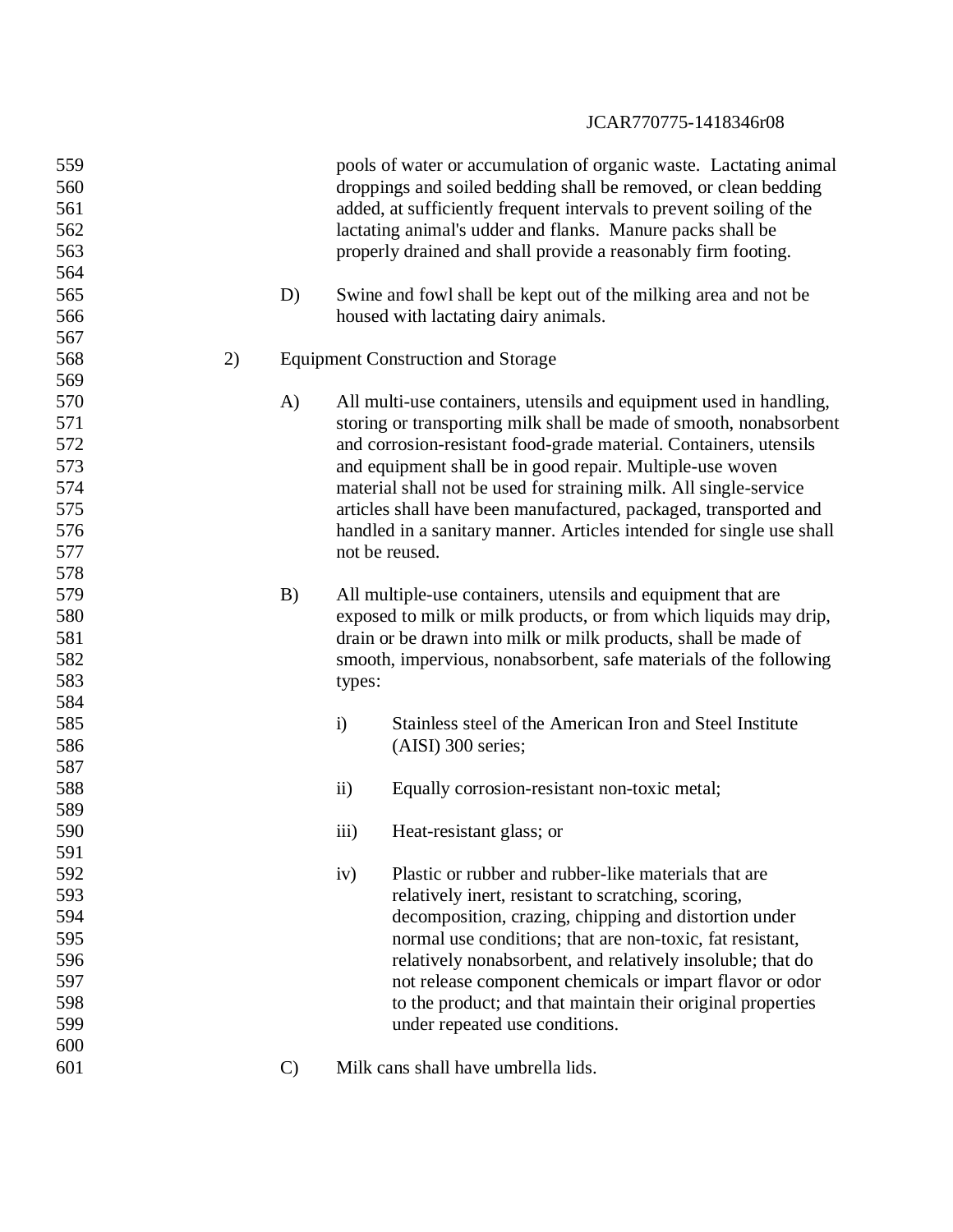| 602 |    |    |                                                                        |
|-----|----|----|------------------------------------------------------------------------|
| 603 |    | D) | All containers, utensils and equipment used in handling or storing     |
| 604 |    |    | milk or transporting milk by the consumer, unless stored in            |
| 605 |    |    | sanitizing solution, shall be stored to assure complete drainage and   |
| 606 |    |    | shall be protected from contamination prior to use. These              |
| 607 |    |    | requirements do not apply to containers furnished by the consumer.     |
| 608 |    |    |                                                                        |
| 609 |    | E) | Raw milk being transported to a distribution point on the premises     |
| 610 |    |    | of a dairy farm shall be transported in approved single-service        |
| 611 |    |    | containers or containers approved in accordance with Item 12p of       |
| 612 |    |    | the PMO. The containers shall be properly cleaned and shall be         |
| 613 |    |    | protected from contamination in a sanitary manner in accordance        |
| 614 |    |    | with the PMO. The temperature of the product shall be maintained       |
| 615 |    |    | at 41°F or below. The containers shall be labeled in accordance        |
| 616 |    |    | with the PMO.                                                          |
| 617 |    |    |                                                                        |
| 618 |    | F) | A raw milk dispenser used for refrigeration of bottled raw milk on     |
| 619 |    |    | the premises of the dairy farm shall be in compliance with the         |
| 620 |    |    | PMO 3-A standards in accordance with PMO Item 9r and Item              |
| 621 |    |    | 11p. A household refrigerator or commercial refrigerator is an         |
| 622 |    |    | option for refrigeration and is exempt from 3-A standards. The         |
| 623 |    |    | dairy farm shall notify the Department before purchasing the raw       |
| 624 |    |    | milk dispenser. The raw milk dispenser must be preapproved by          |
| 625 |    |    | the Department before being used in compliance with 3-A                |
| 626 |    |    | standards in accordance with PMO Item 9r and Item 11p. The raw         |
| 627 |    |    | milk dispenser shall be kept clean, shall protect the product from     |
| 628 |    |    | contamination, and shall maintain the raw milk temperature at          |
| 629 |    |    | $41^{\circ}$ F or below.                                               |
| 630 |    |    |                                                                        |
| 631 | 3) |    | Milking practices                                                      |
| 632 |    |    |                                                                        |
| 633 |    | A) | The flanks, udders, bellies and tails of all lactating dairy animals   |
| 634 |    |    | shall be free from visible dirt. The udders and teats of all lactating |
| 635 |    |    | dairy animals shall be clean and dry before milking. Teats shall be    |
| 636 |    |    | treated with a sanitizing solution just prior to the time of milking   |
| 637 |    |    | and shall be dry before milking.                                       |
| 638 |    |    |                                                                        |
| 639 |    | B) | The product contact surfaces of all multi-use containers, equipment    |
| 640 |    |    | and utensils used in handling or storing milk shall be cleaned after   |
| 641 |    |    | each use.                                                              |
| 642 |    |    |                                                                        |
|     |    |    |                                                                        |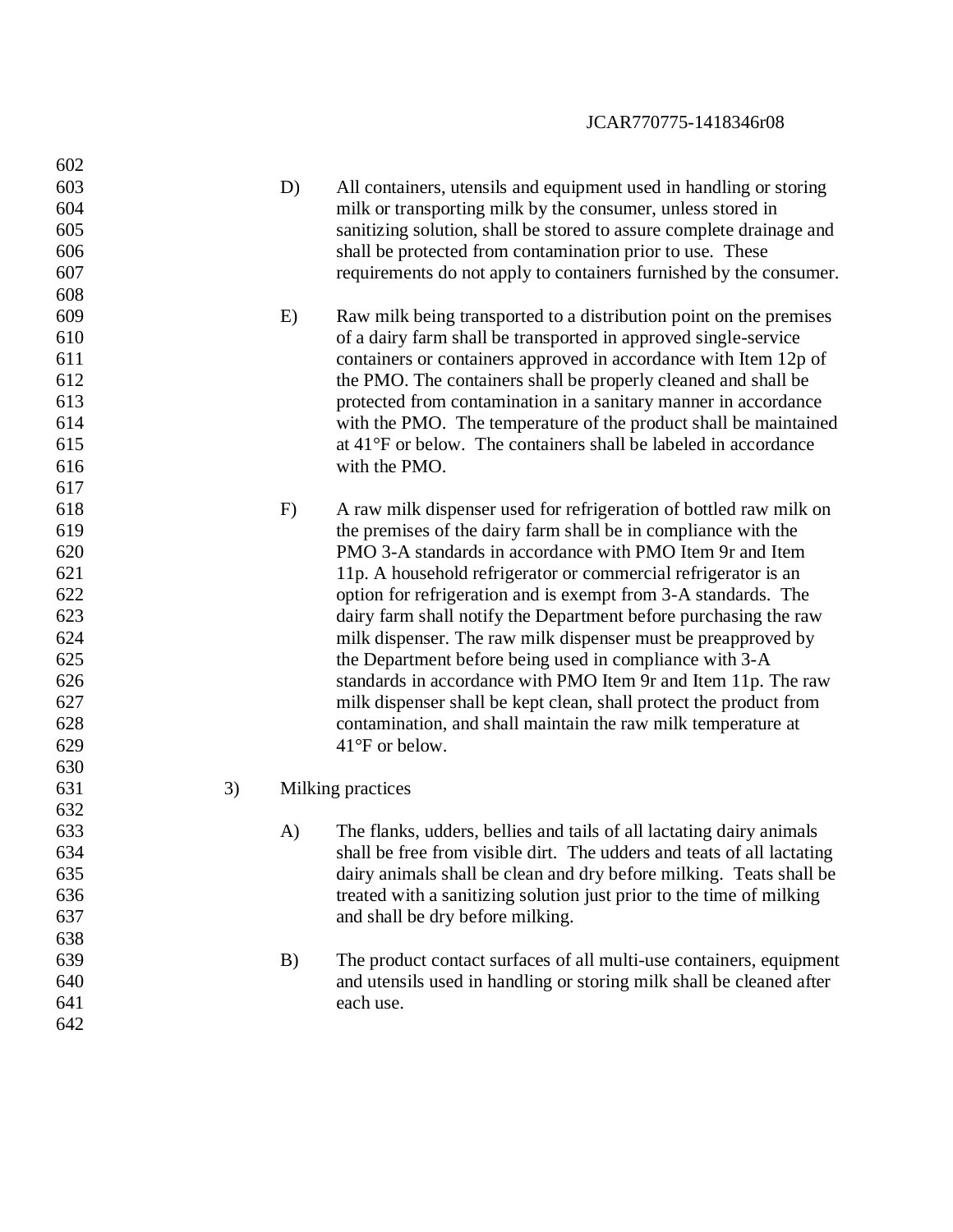| 643 |    | $\mathcal{C}$ | The product contact surfaces of all multi-use containers, equipment               |
|-----|----|---------------|-----------------------------------------------------------------------------------|
| 644 |    |               | and utensils used in handling or storing milk and transporting milk               |
| 645 |    |               | by the consumer shall be sanitized before each use by:                            |
| 646 |    |               |                                                                                   |
| 647 |    |               | Complete immersion in hot water at a temperature of at<br>$\mathbf{i}$            |
| 648 |    |               | least $77^{\circ}$ C (170 $^{\circ}$ F) for at least five minutes; or exposure to |
| 649 |    |               | a flow of hot water at a temperature of at least 77°C                             |
| 650 |    |               | $(170^{\circ}F)$ , as determined by the use of a calibrated                       |
| 651 |    |               | thermometer, at the outlet for at least five minutes; or                          |
| 652 |    |               |                                                                                   |
| 653 |    |               | $\mathbf{ii}$<br>Chemical compounds contained in 40 CFR 180.940 shall             |
| 654 |    |               | be used in accordance with label directions for sanitizing                        |
| 655 |    |               | milk utensils, containers and equipment.                                          |
| 656 |    |               |                                                                                   |
| 657 |    | D)            | The milking operator shall wash his or her hands and dry the hands                |
| 658 |    |               | on a disposable towel prior to beginning milking.                                 |
| 659 |    |               |                                                                                   |
| 660 |    | E)            | Milk shall be cooled to $45^{\circ}$ F or below within four hours after           |
| 661 |    |               | beginning milking. If milk is not sold or distributed to the                      |
| 662 |    |               | consumer within four hours after beginning milking, it shall be                   |
| 663 |    |               | immediately cooled to 41°F or below.                                              |
| 664 |    |               |                                                                                   |
| 665 |    | F)            | Wet hand milking is prohibited.                                                   |
| 666 |    |               |                                                                                   |
| 667 | 4) |               | <b>Milking Environment</b>                                                        |
| 668 |    |               |                                                                                   |
| 669 |    | $\mathbf{A}$  | Milking shall take place in an area with overhead protection to                   |
| 670 |    |               | prevent contamination of the raw milk; walls and floors shall be                  |
| 671 |    |               | made of a smooth, easily cleanable material, and the area shall                   |
| 672 |    |               | have sufficient lighting to visually inspect flanks, teats and                    |
| 673 |    |               | equipment. This area shall be cleaned prior to milking. When                      |
| 674 |    |               | conditions warrant, the Department may approve a barn without                     |
| 675 |    |               | four walls, or a shed-type barn, provided it is kept clean and                    |
| 676 |    |               | animals and fowl are prohibited from entering the barn.                           |
| 677 |    |               |                                                                                   |
| 678 |    | B)            | Milking equipment shall be washed and sanitized using a safe,                     |
| 679 |    |               | potable water supply.                                                             |
| 680 |    |               |                                                                                   |
| 681 |    | $\mathcal{C}$ | All milking equipment shall be stored in an enclosed room with                    |
| 682 |    |               | smooth and easily cleanable walls, or in a sealed storage vessel that             |
| 683 |    |               | protects the food contact surfaces of the equipment. The storage                  |
| 684 |    |               | room shall be maintained in a clean state.                                        |
| 685 |    |               |                                                                                   |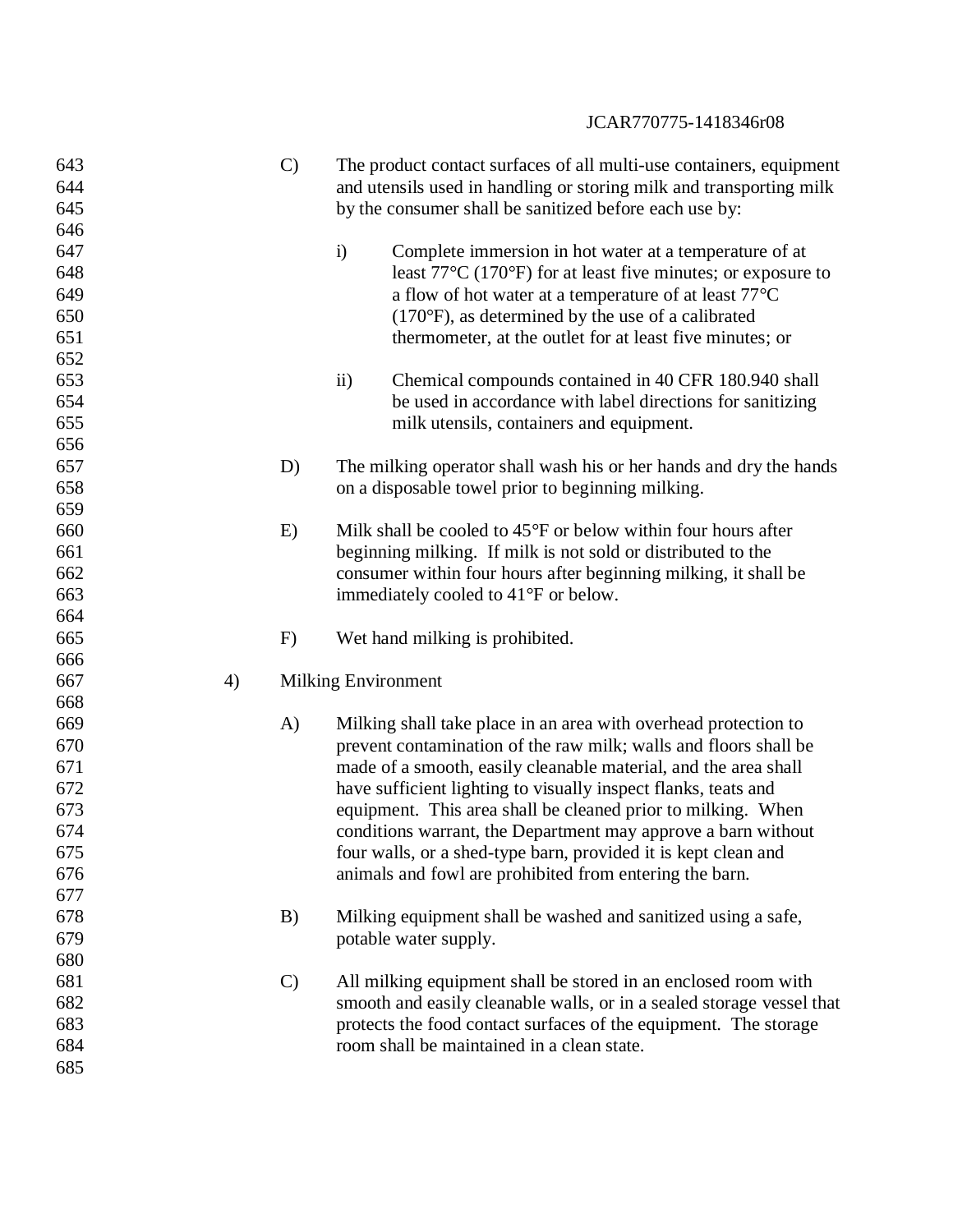| 686 | f) |    |               | <b>Quality Count Requirements and Standards</b>                             |
|-----|----|----|---------------|-----------------------------------------------------------------------------|
| 687 |    |    |               |                                                                             |
| 688 |    | 1) |               | Quality Counts and Standards shall be performed in a certified laboratory   |
| 689 |    |    |               | in accordance with Section $775.20(a)(1)(A)$ and (B), Section 775.100 and   |
| 690 |    |    |               | Appendix B of the PMO. The results shall be sent to the Department.         |
| 691 |    |    |               |                                                                             |
| 692 |    | 2) |               | The samples shall be collected by a certified sampler in accordance with    |
| 693 |    |    |               | the Act and this Part.                                                      |
| 694 |    |    |               |                                                                             |
| 695 |    | 3) |               | Sampling and testing shall be conducted prior to issuance of a permit in    |
| 696 |    |    |               | accordance with Section $775.50(e)(2)$ and at least four times during every |
| 697 |    |    |               | six consecutive months. A permit will not be issued until all of the        |
| 698 |    |    |               | following standards are met.                                                |
| 699 |    |    |               |                                                                             |
| 700 |    |    | A)            | Coliform shall be less than or equal to 10 coliforms per milliliter of      |
| 701 |    |    |               | raw milk.                                                                   |
| 702 |    |    |               |                                                                             |
| 703 |    |    | B)            | Bacteria count shall be less than 20,000 bacteria per milliliter of         |
| 704 |    |    |               | raw milk.                                                                   |
| 705 |    |    |               |                                                                             |
| 706 |    |    | $\mathbf{C}$  | The milk supply shall not contain any drug residues.                        |
| 707 |    |    |               |                                                                             |
| 708 |    |    | D)            | The somatic cell count shall be less than or equal to 750,000 cells         |
| 709 |    |    |               | per milliliter of raw cow milk or 1,000,000 cells per milliliter of         |
| 710 |    |    |               | raw goat milk.                                                              |
| 711 |    |    |               |                                                                             |
| 712 |    |    | E)            | The dairy farm water supply shall be free of coliform bacteria.             |
| 713 |    |    |               |                                                                             |
| 714 |    | 4) |               | In response to a foodborne outbreak or when a high risk of infection        |
| 715 |    |    |               | exists, the Department will require pathogen testing to be performed on     |
| 716 |    |    | the raw milk. |                                                                             |
| 717 |    |    |               |                                                                             |
| 718 |    |    |               |                                                                             |
|     |    | 5) |               | For every day of a sale or distribution transaction, one raw milk sample    |
| 719 |    |    |               | shall be kept a minimum of 14 days. The sample shall be stored between      |
| 720 |    |    |               | 32°F and 40°F in a sanitary container, be at least 6 ounces and be labeled  |
| 721 |    |    |               | with the date of the production.                                            |
| 722 |    |    |               |                                                                             |
| 723 | g) |    |               | <b>Enforcement of Standards and Quality Counts</b>                          |
| 724 |    |    |               |                                                                             |
| 725 |    | 1) |               | The Department will issue a warning when two out of the last four           |
| 726 |    |    |               | coliform, bacteria or somatic cell counts are in violation of the standards |
| 727 |    |    |               | established in subsection $(f)(3)$ . The raw milk permit will be suspended  |